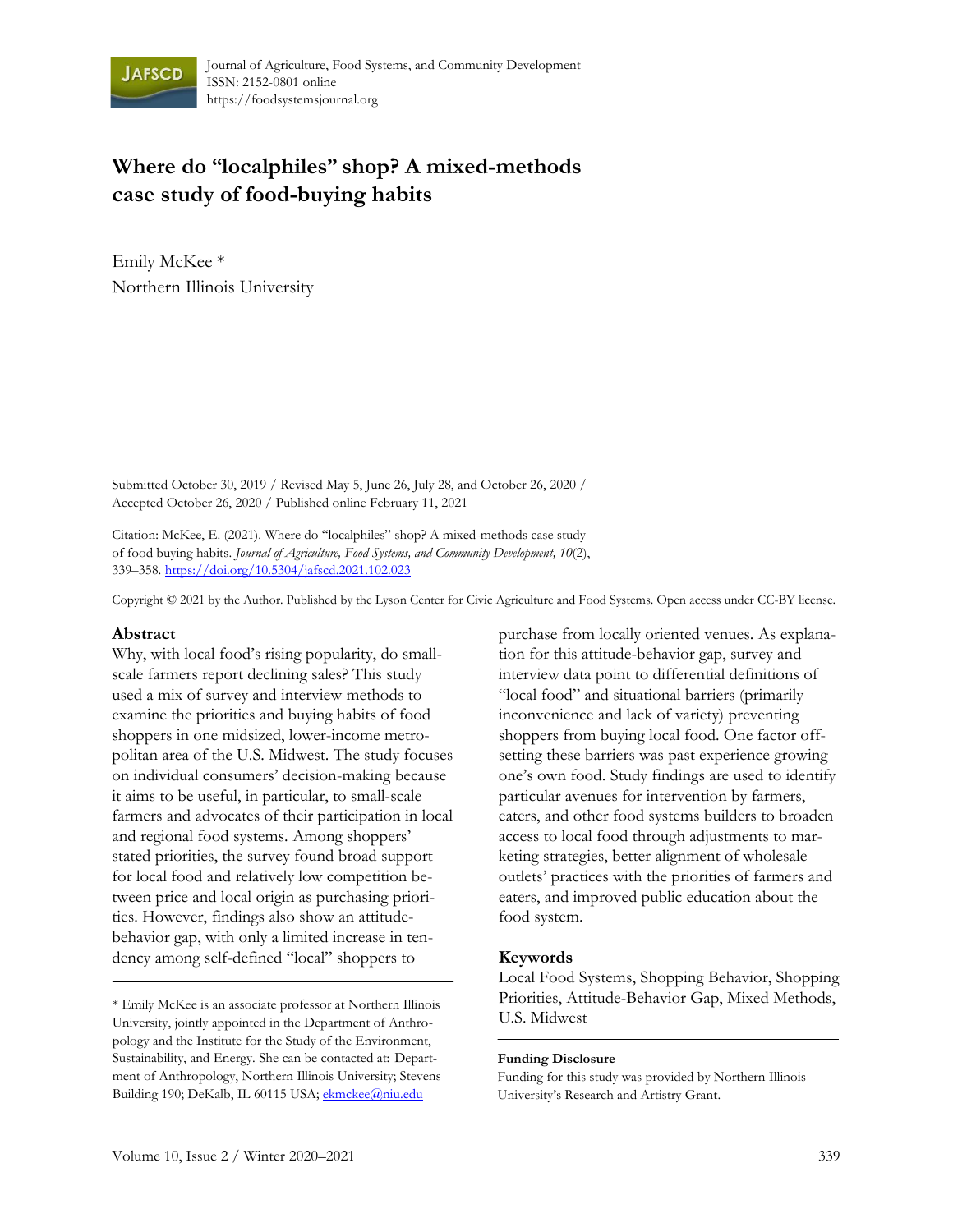market farmers having such difficulty selling their

## **Introduction**

Direct-to-consumer farms are "taking a nosedive, no question," one lifelong farmer told a group of hopeful newcomers at a beginning farmers' training course in 2016. "This farm is way down in sales this year," he said of his own operation. "We have a good reputation for good food, reliable. But a lot of CSA farms around the country have taken a hit in sales, and farmers markets have taken a hit in sales, too."<sup>1</sup> The course moderator and fellow farmer chimed in, "it's true; the market is softening. For years, demand was growing. But that's not the case anymore." Indeed, following a boom in direct-market food sales through 2015, farmers across the United States have reported in recent years that sales at farmers markets and through community supported agriculture (CSA) shares have been declining (Angelic Organics Learning Center, n.d.; Bishop, 2018; Huntley, 2016). 2

Food marketing trends, however, suggest that "local food" still holds strong appeal for shoppers. Industry research firms report growing demand, referring to local food as the "next-gen organic" (Hesterman & Horan, 2017; Packaged Facts, 2019). Grocery stores across the U.S., including discount stores, offer the organic produce that used to be available only direct from farms, and some stores prominently display "Local" signs next to products. "No one sells local like Walmart," claim advertisements for the retail giant (Philpott, 2012). New types of food sellers, like meal-kit delivery services, similarly tout their localness. "At the heart of Green Chef is supporting local, organic farmland, family farms, and craft economies," claims one purveyor (Green Chef, 2017). Peach Dish promises "local" sourcing, with the tagline, "we know our farmers" (Peach Dish, 2017). While the precise meanings of "local" in these claims may be inconsistent, they do point to widespread enthusiasm for local food.

produce? Working through this contradiction has important implications for our food systems. Local food production can provide resilience to food systems (Zumkehr & Campbell, 2015). The small, diversified farms so central to direct-market local food provide rural employment and tend to use more ecologically sustainable production strategies than larger farms, while a robust local food economy can strengthen community bonds, particularly in rural areas that have been hollowed out by the past century's industrialization of agriculture (Alonso & O'Neill, 2011; Bell, 2004; Goldschmidt, 1978; Goodman, DuPuis, & Goodman, 2012). However, a celebration of the local without enough reflection regarding what about local production is valuable risks leaving the term open for corporate cooptation and denies important inequalities that manifest at the local level (DuPuis & Goodman, 2005). For example, popularization of the "locavore" label makes eating local a virtue and normative goal, even as it remains inaccessible for many due to structural inequalities (DeLind, 2011), most notably race and income (Farmer, Menard, & Edens, 2016; Galt et al., 2017; Lambert-Pennington & Hicks, 2016).

A growing body of research is attempting to elucidate aspects of the conundrum of high interest in local foods co-occurring with declining directto-consumer farm sales. Many studies focus on better understanding consumer preferences. Quantitative studies predominate in research of local food buying (Feldmann & Hamm, 2015), with many reporting on generalized preferences or predicted future buying (Bellows, Alcaraz V., & Hallman, 2010; Carpio & Isengildina‐Massa, 2009; Cholette, Özlük, Özşen, & Ungson, 2013; Cranfield, Henson, & Blandon, 2012; Onozaka, Nurse, & McFadden, 2011). Studies in various geographical locales have found favorable attitudes toward local food among a majority of respond-

If shoppers want local food, why are direct-

<sup>&</sup>lt;sup>1</sup> In CSA farms, people generally buy shares in the harvest by paying a fixed fee at the start of the year, then receive a portion of the harvest throughout the growing season.

<sup>2</sup> U.S. Department of Agriculture (USDA) data (from the Census of Agriculture and the Local Food Marketing Practices Survey) show that farms' direct-to-consumer food sales increased steadily from 1992 to 2015. Changes in survey questioning structure make it difficult to infer statistical trends from government sources for more recent years, although the 2017 USDA census of agriculture suggests a downturn from the 2015 LFMPS (O'Hara, 2019; see also McFadden, Thomas, & Onozaka, 2009).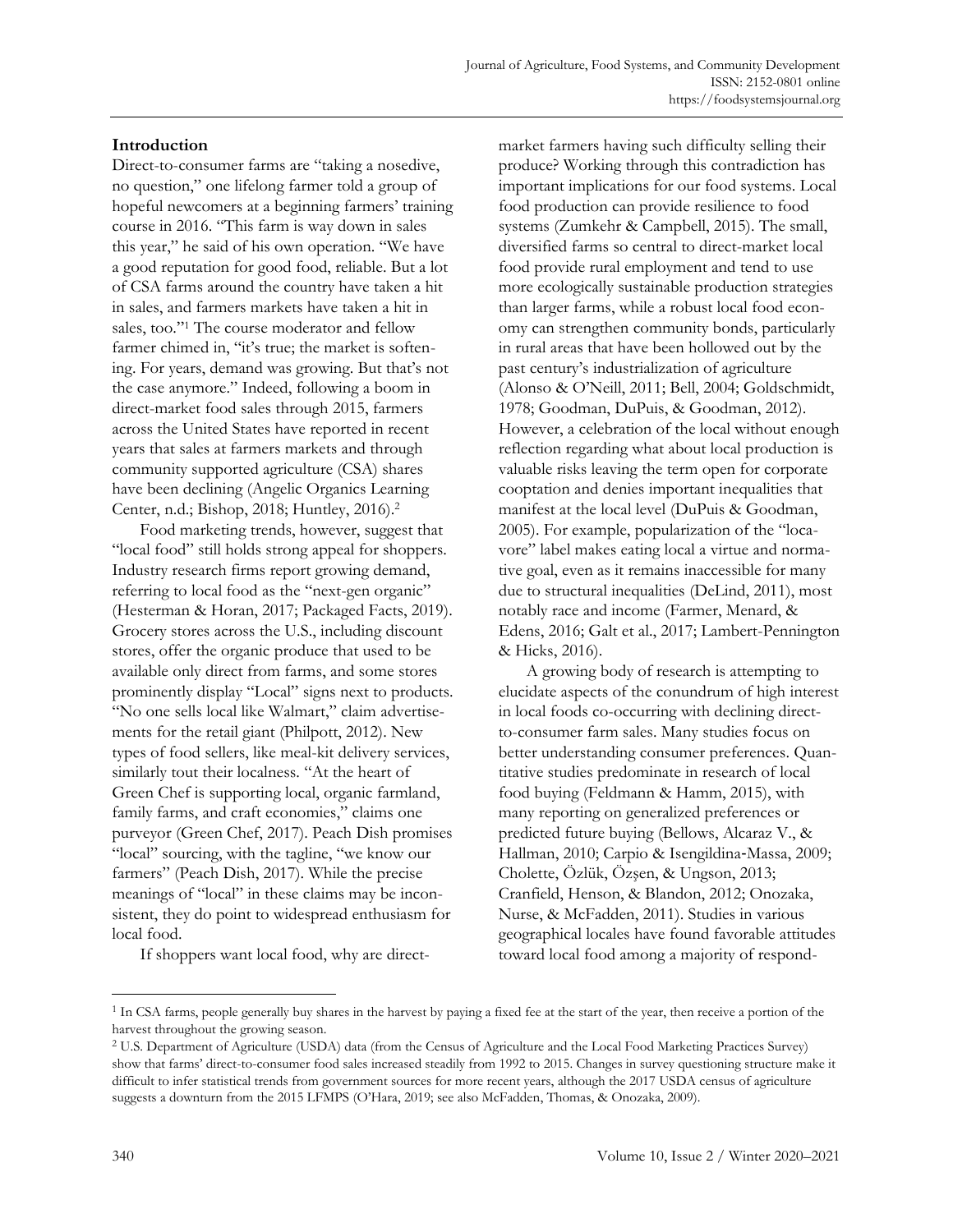ents, often in a two-thirds to three-quarters majority (Brown, 2003). Because a favorable attitude may not lead to the purchasing of local food, many researchers have used a willingness-to-pay model of assessing the likelihood that people will buy local food, even if it costs more than other options (Carpio & Isengildina‐Massa, 2009; Darby, Batte, Ernst, & Roe, 2008; Jekanowski, Williams, & Schiek, 2000). Darby et al. (2008) found that participants' willingness to pay for local was independent of the related variables of product freshness and farm size. They also found that respondents approached at farmers markets were willing to pay higher premiums for local food than those approached at grocery stores.

Such studies benefit from large and diverse samples of the shopping public and provide finetuned analyses of the correlations between preference for local food and various other values and personal characteristics. Many studies have found women, older, and higher-income respondents more likely to express a preference for local food (e.g., Feldmann & Hamm, 2015). However, there has been some inconsistency in the explanatory power of these demographic factors, with some scholars contending that belief and experience factors explain more of the local preference variation among study participants (Cranfield et al., 2012; Zepeda & Li, 2006). For example, John Cranfield et al. (2012) found that food buyers who also grew food or prepared meals from scratch stated higher preference for local food than other study participants. Cheryl Brown's (2003) preferences survey found that in households in which food buyers had been raised on a farm or were currently involved in an environmentalist group, respondents stated a higher willingness to pay price premiums for local food.

However, individuals' stated preferences and actual behaviors do not always correspond (Kemp, Insch, Holdsworth, & Knight, 2010). A great deal can mediate between individuals' willingness and what they actually buy. More thorough understanding of local food participation requires attention to abilities and obstacles.

Ethnographic studies illuminate the meanings of shopping behaviors, showing that in

addition to provisioning, shoppers also build social relationships and exhibit particular identities (Miller, 1998). Although qualitative methods have been much less commonly used than quantitative methods in local food buying research, they have helped to clarify the benefits and drawbacks that different people see in local food (Autio, Collins, Wahlen, & Anttila, 2013; Hinrichs, 2003; Ostrom, 2006). One key finding is the situational nature of such understandings: "local," a short and seemingly straightforward term, is semantically slippery, carrying various connotations and sometimes linked to contradictory political aims (Hinrichs, 2003; Ostrom, 2006; Winter, 2003). This makes it important for studies of local food-buying practices to investigate what "local food" means to a given study's participants. If people's preference for local food is based primarily on perceptions of freshness and responsible production, their food dollars could be more easily captured by nonlocal producers and wholesalers than if the preference is truly based on the place of production (Darby et al., 2008; Ostrom, 2006).

The present study addresses a part of this larger conundrum by asking the primary question: Where do people who state a preference for local food actually obtain their food? It also answers subsidiary questions: Do buyers with different stated preference levels for local food shop in discernibly different ways, and what accounts for any gaps between stated preferences and behaviors? This research takes a case study approach in one midsized metropolitan area of the U.S. Midwest and complements existing literature on local food buying through three methodological elements.

First, this study probes participants' past food buying. This focus on real-world behaviors complements existing research on consumer preferences and intentions to buy local food. The reporting of past behaviors offers a useful method of ground-truthing, but has not yet been as widely utilized (Dukeshire, Masakure, Mendoza, Holmes, & Murray, 2015; Zepeda & Li, 2006).

Second, many existing studies of local foodbuying habits focus on one kind of venue, such as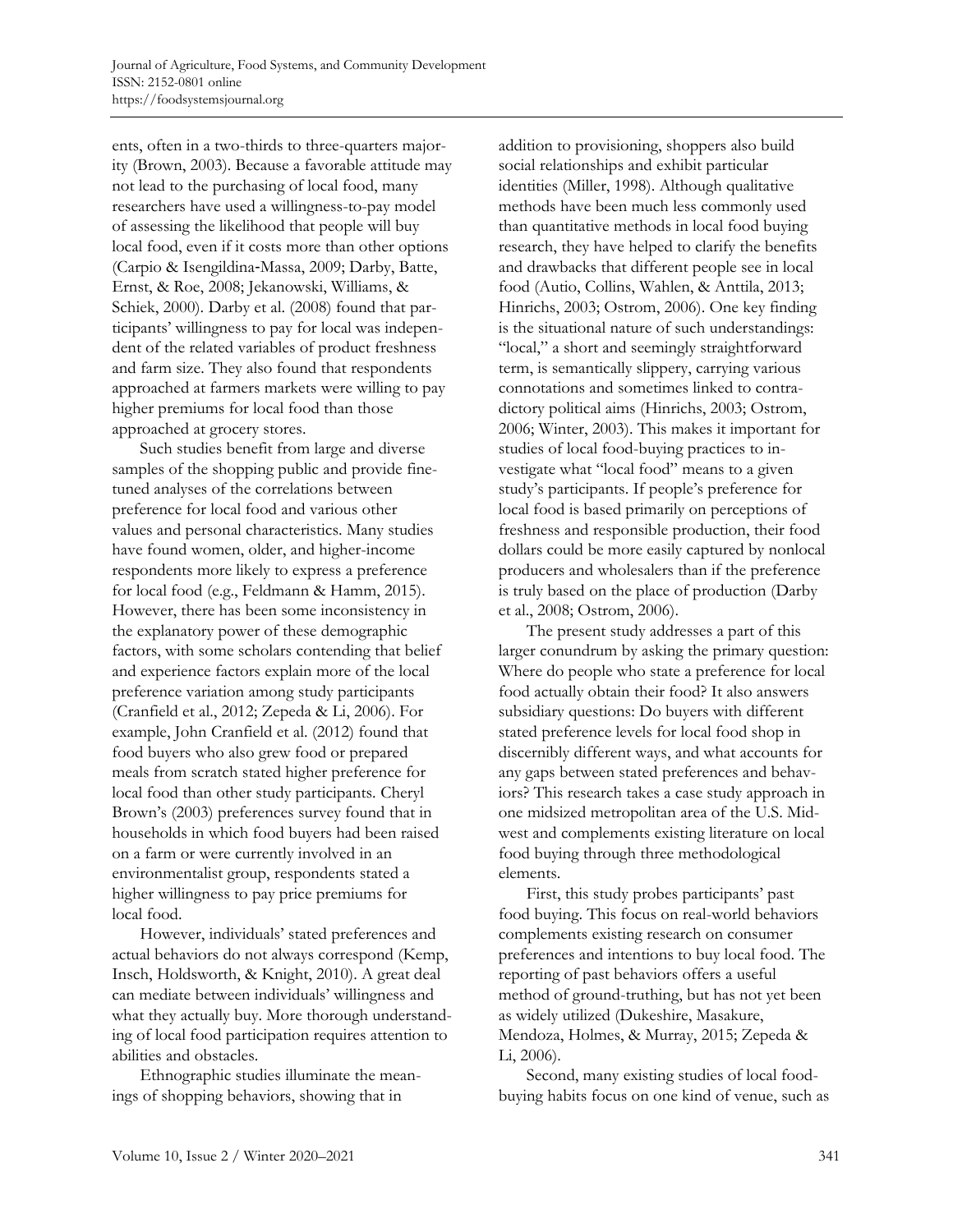farmers markets (Alonso & O'Neill, 2011; Conner, Colasanti, Ross, & Smalley, 2010; Dodds et al., 2014; Farmer et al., 2016) or, less commonly, grocery stores (Colloredo-Mansfeld et al., 2014). This study examines how shoppers behave across venue types, examining how they weigh multiple priorities to choose venues and determine how to spend their money at those venues. This is significant because farmers want to know where they are most likely to find customers who prioritize buying local food.

Third, this study combines quantitative data on reported food-buying behaviors with qualitative consideration of shoppers' reasons for these behaviors. This mixed-methods approach provides advocates of local food systems with an important window into food buyers' decision-making. It illuminates not only shifts in shopping behaviors over time, but also the decision-making behind attitudebehavior gaps, the differences noted by many researchers between study participants' stated intentions and their actual purchasing behaviors (Feldmann & Hamm, 2015). In this study, interviews probed the trends revealed by the survey results to allow for the inferring of causal lines between the many "contextual factors" left vague by quantitative studies (Feldmann & Hamm, 2015). In addition, observations and hypotheses suggested by interview responses, such as the reported necessity of frequenting many discrete venues to obtain one's food from local sources (see below), provided the impetus to run additional quantitative analyses.

The study's locale, Rockford, Illinois, is notable for its location and demographic characteristics. The U.S. Midwest is widely understood as an agricultural heartland, but local food sales have been much less prominent here than in the Northeast and West Coast (Low & Vogel, 2011; McIlvaine-Newsad, Merrett, Maakestad, & McLaughlin, 2008; Zepeda & Li, 2006). Using this mixed-methods case study as part of a broader comparative approach to examining food preferences and shopping behaviors in this region, and other areas where farmland abuts dense metropolitan areas, can clarify avenues for increasing the trade of locally produced food.

## **Methodology**

### *Case Characteristics*

Rockford lies in northern Illinois, approximately 90 miles (145 km) northwest of Chicago and 70 miles (113 km) south of Madison, Wisconsin. At the time of data collection (2017), Rockford city had an estimated population of 147,000, while the greater Rockford metropolitan area comprised approximately 338,000 (U.S. Census Bureau, 2018). The Rockford area's racial makeup was on par with Midwest regional averages, with a majority of White residents (80%) that was much larger than the metropolitan area of Chicago (49%), but lower than the Madison metropolitan area (86%). The next largest group reported in Rockford is African Americans (11%).

Like other Midwestern Rust Belt cities, Rockford flourished around a manufacturing base that has since eroded. The area struggles with high unemployment and depopulation of the city center. Recent efforts to revive the city's social life and employment have included renovating public buildings and making pedestrian-friendly streets, as well as establishing farmers markets, foodfocused summer festivals, and support for new food businesses. Still, the Rockford metro area has a higher proportion of residents in lower income brackets than other northern Midwest metropolitan regions. Unemployment hovers 1 to 2 percentage points higher than Midwest regional averages; residents have lower educational attainment; and food stamp usage is also higher, at 16.9%, compared to 12.9% for the larger Midwest (StatisticalAtlas.com, 2018). As a lower-income metropolitan region, Rockford is an ideal case study for those interested in economically diversifying the local food movement.

Rockford's proximity to Chicago, Illinois, and Madison, Wisconsin, also likely influences its local food system. Many farms in the greater Rockford area serve the vibrant regional food networks of these larger cities. Each metropolitan area sustains more than a dozen weekly farmers markets during the growing season and has a lively farm-to-table restaurant scene. Madison, in particular, is known as a "foodie" town. Though it is ten times smaller than Chicago, Madison area residents buy approxi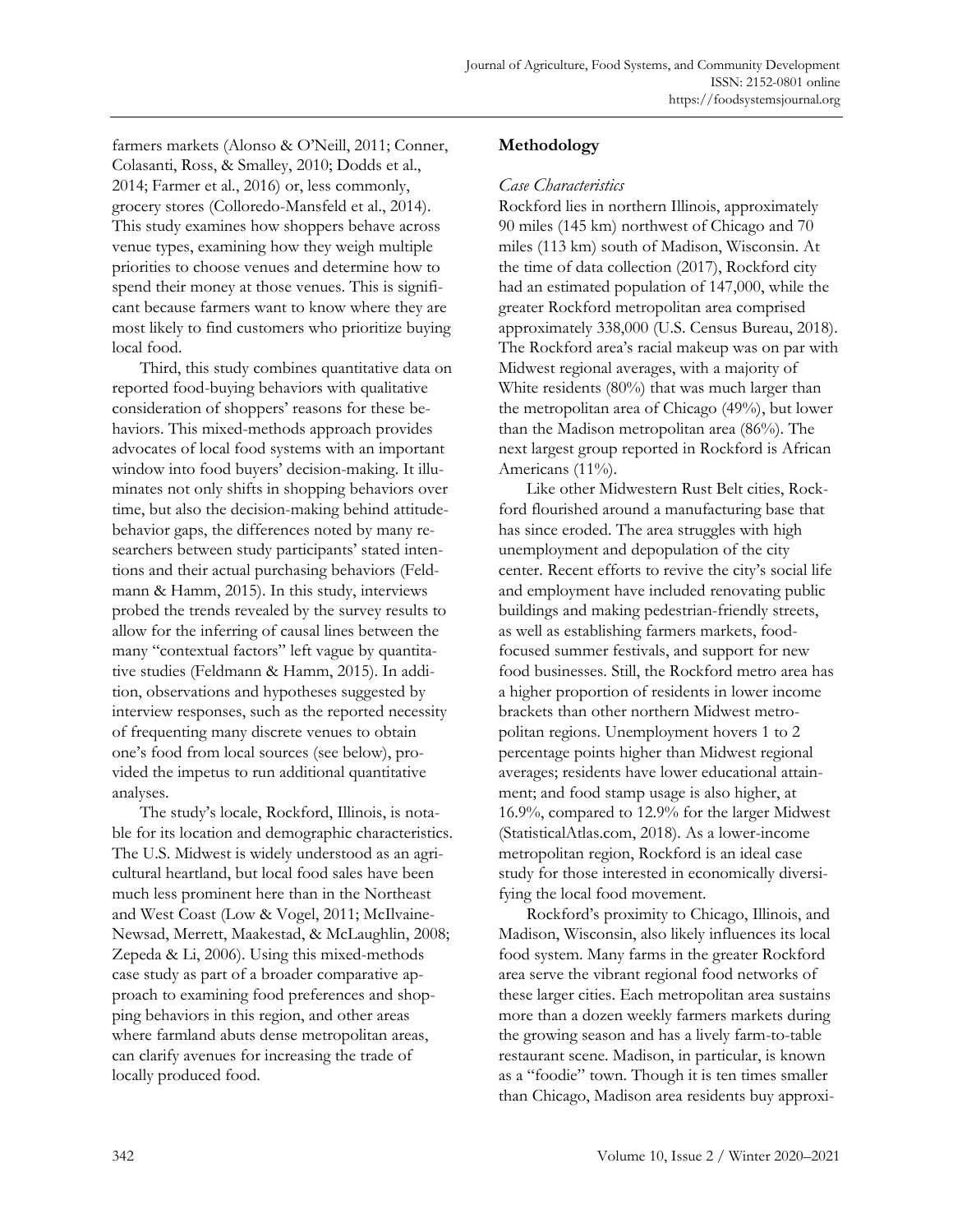mately the same number of CSA shares as Chicago area residents.<sup>3</sup>

### *Data Collection*

To investigate the importance of local origin compared to other factors in shoppers' food-buying preferences and practices, the principal investigator and two student assistants combined surveys and qualitative interviews. A targeted sample of foodbuying venues was identified across a six-category venue typology: on-farm sales, farmers markets, specialty grocers focusing on natural and local foods, and other grocers (of three sizes: small independent, regional chain, and large chain). Permission to survey shoppers was obtained from 19 venues: three on-farm sales sites, five farmers markets, two specialty grocers, three small independent grocers, four regional grocers, and two large chain grocers.

Researchers stood by the entrance of each venue and invited individuals to participate in the survey. Potential participants were told that the survey addressed shopping habits, without specific reference to local food, to avoid selection bias, and were informed of the cash prize drawing incentive. The written survey questionnaire was kept short to increase response rates. First respondents were asked to list venues from which they buy food and then rank the venues in terms of their average yearly spending in each location. Next, the survey asked respondents about their attitudes toward

locally raised food? (Circle the one that applies to you.)." A valence scale gave respondents the option to choose [1] "not important," [2] "less important," [3] "equal among factors," [4] "higher priority," or [5] "highest priority." For those not responding with "highest priority," the survey asked respondents to list and rank up to two other factors more important to them than "locally raised." It also asked them to report any food they raised themselves and the proportion of their yearly diet that this constituted. <sup>4</sup> This ordering of questions, asking respondents to describe shopping behavior before reporting shopping preferences, aimed to avoid priming respondents to over-report venues oriented toward local food in order to align their ideals and actions. A total of 282 surveys were completed across all venues (Table 1).

Researchers inquired about each respondent's willingness to engage in a follow-up interview and provide contact information. The principal investigator conducted follow-up interviews by phone with 20 participants. Purposive sampling of interviewees (1) focused on those reporting a high localfood priority (80% ranked it 4 or 5 on the 5-point scale) and (2) included respondents contacted at all six venue types (two from on-farm sites, seven from farmers markets, two from local/natural grocers, two from independent grocers, five from regional grocers, and two from large chain grocers). Open-ended interviews lasted 20 to 30 minutes, gathering further information about respondents'

localness compared to other factors, using the following written prompt: "Many factors influence food purchasing decisions. In relation to the other factors that matter, is it important to you to purchase

| <b>Table 1. Study Sample</b> |  |  |
|------------------------------|--|--|
|------------------------------|--|--|

|                           | Venues in study | <b>Total participants</b><br>from venue type | Mean number of<br>participants per venue |
|---------------------------|-----------------|----------------------------------------------|------------------------------------------|
| On-farm                   | 3               | 40                                           | 13                                       |
| Farmers markets           | 5               | 85                                           | 17                                       |
| Local-natural grocers     | 2               | 28                                           | 14                                       |
| Other independent grocers | 3               | 42                                           | 14                                       |
| Regional grocers          | 4               | 65                                           | 16                                       |
| Large chain stores        | 2               | 22                                           | 11                                       |
| All venues                | 19              | 282                                          | 15                                       |

<sup>3</sup> Personal communication with a CSA farmers' coalition member (August 1, 2016) and an administrator of an Illinois local food advocacy nonprofit organization (September 22, 2016).

<sup>4</sup> Cranfield et al. (2012) found that growing one's own food was positively correlated with the intention to buy local. The present study probes this correlation in relation to actual buying behavior, as opposed to intention.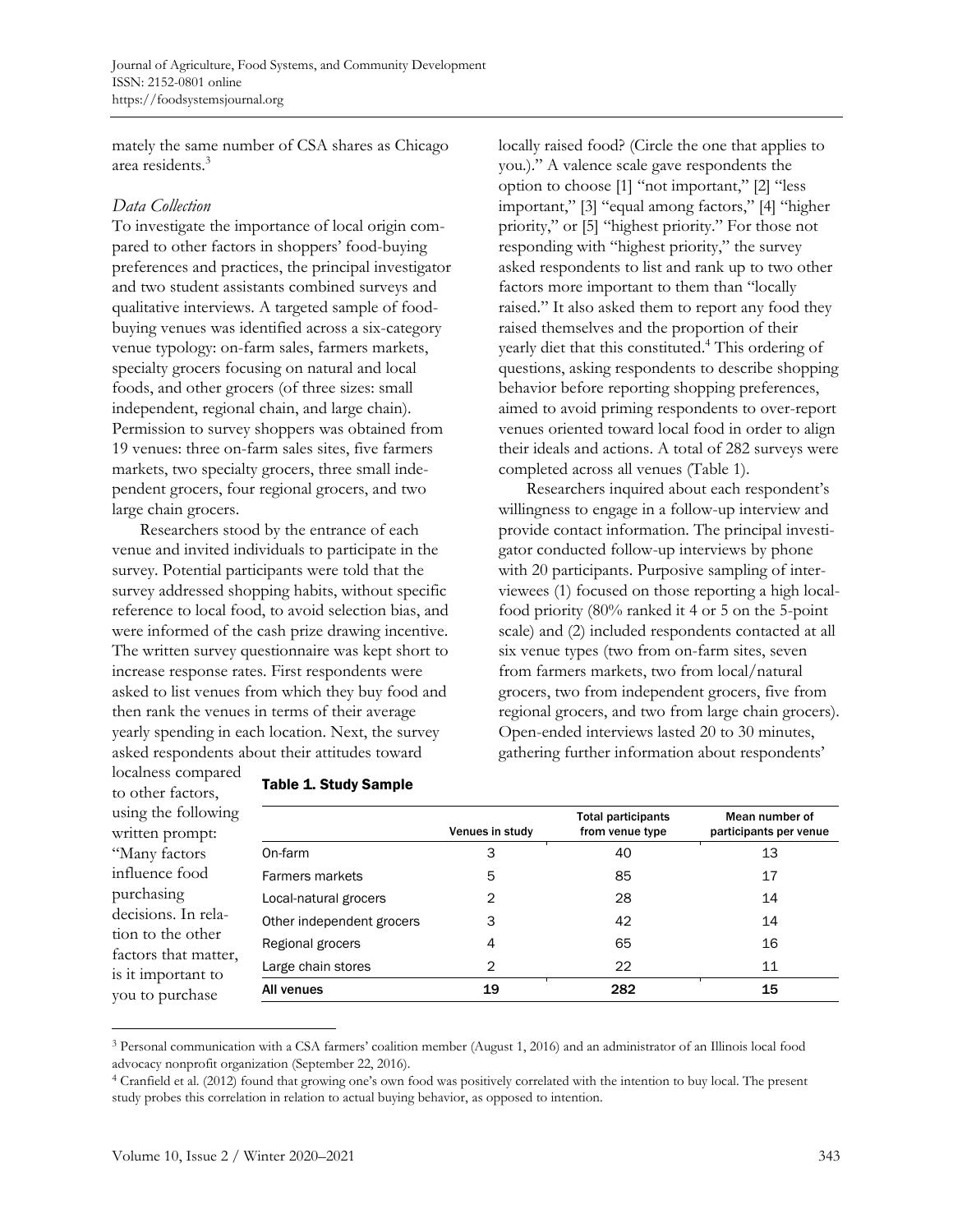buying priorities, their experiences in and motivations for raising their own food (if any), their attraction to certain food venues, why they do not buy locally produced food when they wish to (include their perception of obstacles), their perceptions of local farms, and their experiences with and perceptions of CSA memberships and maildelivered meal-kit services.

## *Data Analysis*

Descriptive statistics were tabulated regarding the prevalence of local food versus other volunteered priorities, the shopping locations reported, and the rankings of these venues. Survey participants were placed along a 1–5 scale based upon their stated local-food preference. To aid in the identification of trends, a binary grouping was formed, with those participants who ranked buying local food as highest or higher priority (4 or 5 on the survey scale) grouped as self-defined "local" shoppers, and those ranking localness as equal among factors or lower (1–3) grouped as "nonlocal" shoppers.

The researchers examined each reported food sales venue to determine the geographical scale of its food sourcing and sales, then placed them within the six venue types. These six types were used for descriptive analysis. To examine correlations between stated local preference and shopping behavior, the venues were coarsely grouped as "locally oriented" or "nonlocally oriented." Locally oriented food venues are direct-marketing venues (including on-farm sales, online order-and-delivery direct from farms, and farmers markets) and stores that identify as "local" or "natural" foods stores and source a substantial portion of their foods locally. In contrast, other grocery stores (independent, regional chain, and large chain) were considered to be nonlocally oriented. 5

Statistical tests were then run to examine initial study hypotheses. This included a one-way ANOVA to examine whether those surveyed at more locally oriented food venues matched this behavior with higher stated preferences for local

food, as well as a chi-squared test to determine whether self-described local shoppers were more likely to report spending their largest share of food dollars at a locally oriented venue than were nonlocal shoppers.

Deductive coding of interviews, guided by the main interview topics, identified trends in participants' responses as a group and explored variation between self-described local and nonlocal shoppers. These trends were used to understand shoppers' definitions of "local food" and their perceptions of their own stated priorities and any deviation of their shopping behaviors from those priorities, including through accounts of evolving or suddenly shifting food-buying priorities. This analysis also prompted further statistical analysis; complaints about the dispersed nature of local food shopping led to the testing of whether local shoppers buy food from a greater number of stores each year than do nonlocal shoppers (*t*-test).

## **Findings and Discussion**

## *Comparative Interest in Local Food and Other Buying Priorities*

Of the 282 respondents who answered the prompt, buying locally raised food was the highest priority for 21% (60 respondents), higher priority for 38% (107), equal among factors for 29% (82), less important than other factors for 6% (18), and not important for 5% (15). <sup>6</sup> This produced a coarser grouping of 59% (167) self-identified local shoppers and 41% (115) nonlocal shoppers. These interest levels are in line with McFadden et al. (2009), who also found very few respondents professing little or no interest in local food (7%) and an overall skewing toward moderate and high interest. However, the proportion of respondents favoring local food in this Rockford sample was in the lower range of the percentages reported in the studies reviewed by Brown (2003).

For respondents who did not rank buying locally produced food as their highest priority, the

<sup>5</sup> Large and regional chains in the Rockford area rarely marketed local foods at the time of data collection, making such categorization feasible.

<sup>6</sup> These numbers include two respondents who reported food-buying priorities, but did not report any shopping venue information and are therefore not in the total number of surveys cited above.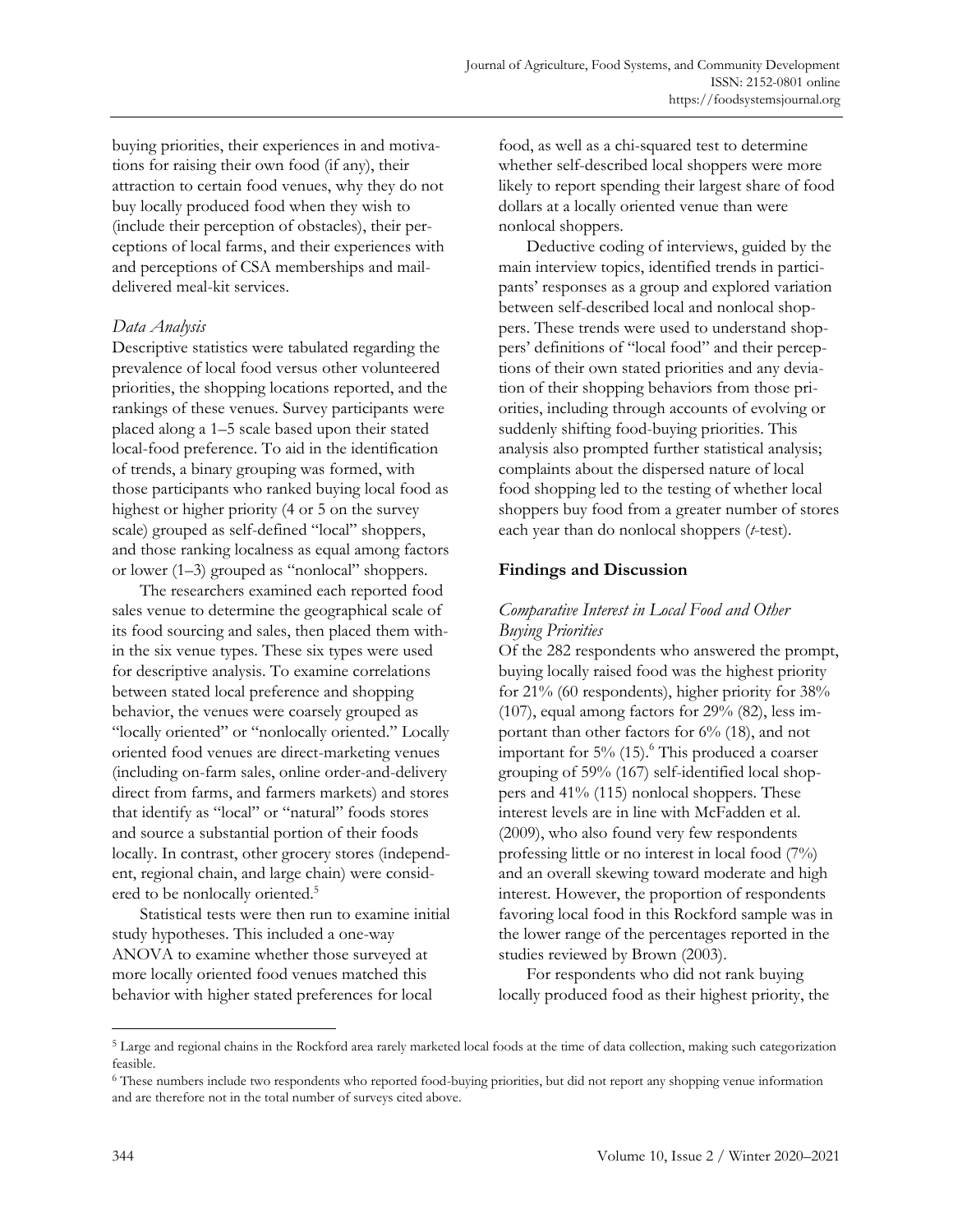most frequently offered priorities more important than localness were price and freshness. While each of these two factors was the highest priority for approximately the same number of respondents (47 cited price and 46 cited freshness), price was far more frequently reported as a second priority (40 cited price versus 14 citing freshness), suggesting that price was somewhat more important to shoppers overall than was freshness. While most factors do not exhibit any clear relationship with different levels of preference for local food, price and convenience are somewhat anomalous, as their frequency rises among shoppers with lower local food preference. Prioritization of freshness was consistent across local priority groups. Together, local food, price, and freshness were the highest priorities for 55% of respondents. The relatively high agreement about these top three factors is notable because "local" was the only potential buying priority identified by the survey. Other factors were independently offered by respondents.

Beyond these top three factors, other stated priorities were diverse and far less frequently noted (Table 2). Forty-two respondents reported prioritizing particular growing practices over local production (most often specifying "organic," but also noting "no chemicals," "no pesticides," "no GMOs used," or "grassfed") and 38 respondents prioritized "quality." It is notable that a significant number of respondents (22) differentiated "support for local farmers" or "support the local economy" from locally produced food, making this

#### Table 2. Shoppers' Fresh Food Buying Priorities

the fifth most cited set of factors. "Convenience" and "store location" may be overlapping categories, in which case they would have a total frequency just lower than "quality."

### *Defining Local Food*

Survey data appear to show that local food is indeed a high priority for Rockford-area food buyers. However, like participants of other studies, Rockford respondents did not share a common definition of local (Hinrichs, 2003; Ostrom, 2006; Winter, 2003). When asked to define local food, most interviewees referred to geographical area, though the size of that area varied widely. Responses ranged from food grown "within the 20-mile [32 km] radius of my house" to food from "Illinois and the states kind of around us." In addition to this geographic focus, though, many interviewees defined local food by a range of factors including health, ecological sustainability, economics, and social obligation. Particularly strikingly, some interviewees identified local food not based on where it was grown, but where it was sold. Definitions included, "food from a store that is near your house" and food from "stores under a twenty-minute drive."

As a result of these varied definitions, shoppers may be referring to vastly different concepts when asserting an interest in local food. Some respondents may perceive themselves to be financially supporting local food by spending at a locally owned independent grocery store, for

|                                       |     | what other factors are more important?" |    |    |       |                |         |                |         |                |                                    |                |                          |     |                  |                |                          |                |                |       |    |             |    |
|---------------------------------------|-----|-----------------------------------------|----|----|-------|----------------|---------|----------------|---------|----------------|------------------------------------|----------------|--------------------------|-----|------------------|----------------|--------------------------|----------------|----------------|-------|----|-------------|----|
| What priority is<br>"locally produced |     | Price                                   |    |    | Fresh | Practices b    | Growing |                | Quality |                | Support<br>Farmers/<br>Local Econ. |                | <b>Store</b><br>location |     | Conven-<br>ience |                | Variety/<br>Availability | U.S.<br>Grown  |                | Other |    | No answer   |    |
| food"?                                | n   | #                                       | %  | #  | %     | #              | %       | #              | %       | #              | %                                  | #              | %                        | #   | %                | #              | %                        | #              | %              | #     | %  | #           | %  |
| 5, Highest                            | 60  | N/A                                     |    |    | N/A   |                | N/A     |                | N/A     |                | N/A                                |                | N/A                      | N/A |                  | N/A            |                          | N/A            |                | N/A   |    | N/A         |    |
| 4, Higher                             | 107 | 29                                      | 27 | 28 | 26    | 33             | 31      | 16             | 15      | 18             | 17                                 | 5              | 5                        | 3   | 3                | 10             | 9                        | 2              | $\overline{c}$ | 15    | 14 | 10          | 9  |
| 3, Equal to<br>others                 | 82  | 39                                      | 48 | 24 | 29    | 10             | 12      | 14             | 17      | $\overline{4}$ | 5                                  | 9              | 11                       | 6   |                  | 3              | 4                        | $\overline{2}$ | $\overline{2}$ | 4     | 5  | 12          | 15 |
| 2. Lower                              | 18  | 8                                       | 44 | 3  | 17    | $\mathfrak{D}$ | 11      | 6              | 33      |                |                                    |                |                          | 3   | 17               | $\overline{2}$ | 11                       |                |                | 4     | 22 | $\mathbf 1$ | 6  |
| 1, Not a priority                     | 15  | 11                                      | 73 | 5  | 33    | $\overline{2}$ | 13      | $\overline{2}$ | 13      |                |                                    | $\overline{2}$ | 13                       | 3   | 20               |                |                          |                |                |       | 7  | $\mathbf 1$ | 7  |
| <b>Total</b>                          | 282 | 87                                      | 31 | 60 | 21    | 42             | 15      | 38             | 13      | 22             | 8                                  | 16             | 6                        | 15  | 5                | 15             | 5                        | 4              |                | 24    | 9  | 24          | -9 |

# What other factors are more important?

a Respondents were allowed to cite up to two other factors more important than local origin.

**b** Examples of growing practices are organic, no chemicals, no GMOs, grassfed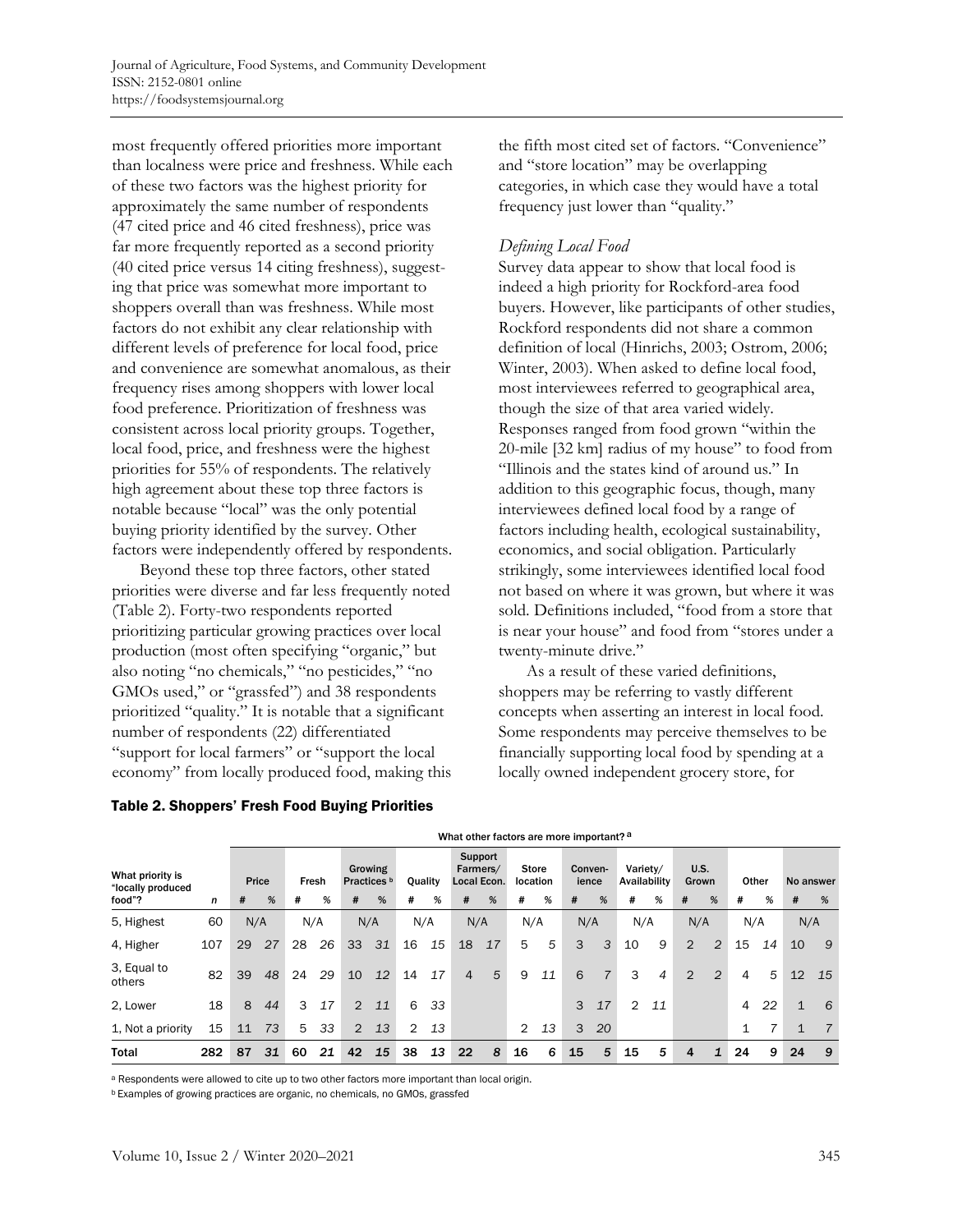example, even if the produce sold there was grown overseas. These different definitions of local food may help to explain why some respondents expressed only moderate prioritization of local food, but high prioritization of supporting the local economy (see Table 2).

## *Reasons for Prioritizing Local Food*

When interviewees who reported prioritizing local food were asked about its benefits, they offered a range of responses, often describing these benefits as synergistic with other shopping priorities. Surveys asked participants to report factors that were more important than local production, but interviewees made clear that these factors existed in a "both/and" relationship as often as in an "either/ or" relationship. For example, more than half of interviewees referred to the freshness of local food, with some explaining that this leads to better flavor and others asserting that food consumed more quickly after harvest contains more nutrients. Some shoppers believed local produce is also more likely to be grown in environmentally sustainable ways and with few harmful chemicals. As one man who had reported a local priority of 4 stated, "It's kind of a trust factor. I think the local people will be more concerned with offering a good product, and maybe they have more interest in protecting the environment, using less pesticides, that kind of thing." These people appreciated being able to "look someone in the eye and ask them" about the food they purchased. Even when faced with a hypothetical choice between a local, nonorganic product and a product labeled as organic in a grocery store, this preference for personal vouching led some to prioritize local. "I would still trust the farmers markets' food more than I would trust a grocery store's food, I think," reasoned one interviewee.

However, not all respondents trusted word-ofmouth assurances. Interviewees who expected more institutionalized verification of growing practices saw localness and low-chemical food as somewhat contradictory priorities. Noting the lack of organic certification among farmers market and roadside vendors, some people felt the need to choose between either buying certified organic produce from stores or buying local food. When

asked how they would decide in such a case, the bottom line for many respondents was the impact of food on their bodies. "At this point," explained one shopper who had listed "quality" as his highest priority, "I would probably go with the organic. You know, everything else being equal—price, looks, all that stuff—I would go with what is healthier to go into my body."

One priority that showed particularly strong consensus among interviewees was support for local economies, whether understood to be a benefit of buying local or an alternative emphasis. As noted above in Table 2, 8% of survey respondents cited supporting local farmers or the local economy as a higher priority than buying local food. On the other hand, 14 of the 20 interviewees explained support for local economies as an inherent impact of local food. Some specified wanting "to support local people," those "who are just working hard at making a living." Many explained a desire for more robust local economies with diversity and competition, and those who worked in small businesses themselves identified some "selfinterest" in their support of local food, as they aimed to enhance the buying power of others in their community and be viewed as cooperative community members.

## *Comparing Preferences and Behaviors*

How do respondents' degrees of stated preference for local food compare with their reported shopping behaviors? Altogether, respondents listed 96 different food venues, which included 46 locally oriented and 50 nonlocally oriented venues. The reported shopping behaviors of those with a higher stated preference for local food differed in some significant ways from other shoppers, but not consistently. Local shoppers were, indeed, more likely than nonlocal shoppers to report a locally oriented venue as the site where they spent the most fresh food dollars (i.e., listed and ranked first in the survey)  $(p=0.004)$  (Table 3). Local shoppers were also more likely to cite a locally oriented venue anywhere in their ranking than were nonlocal shoppers (*p*=0.004).

When these larger categories are broken down, a trend in overall spending is also somewhat evident for shoppers who report different levels of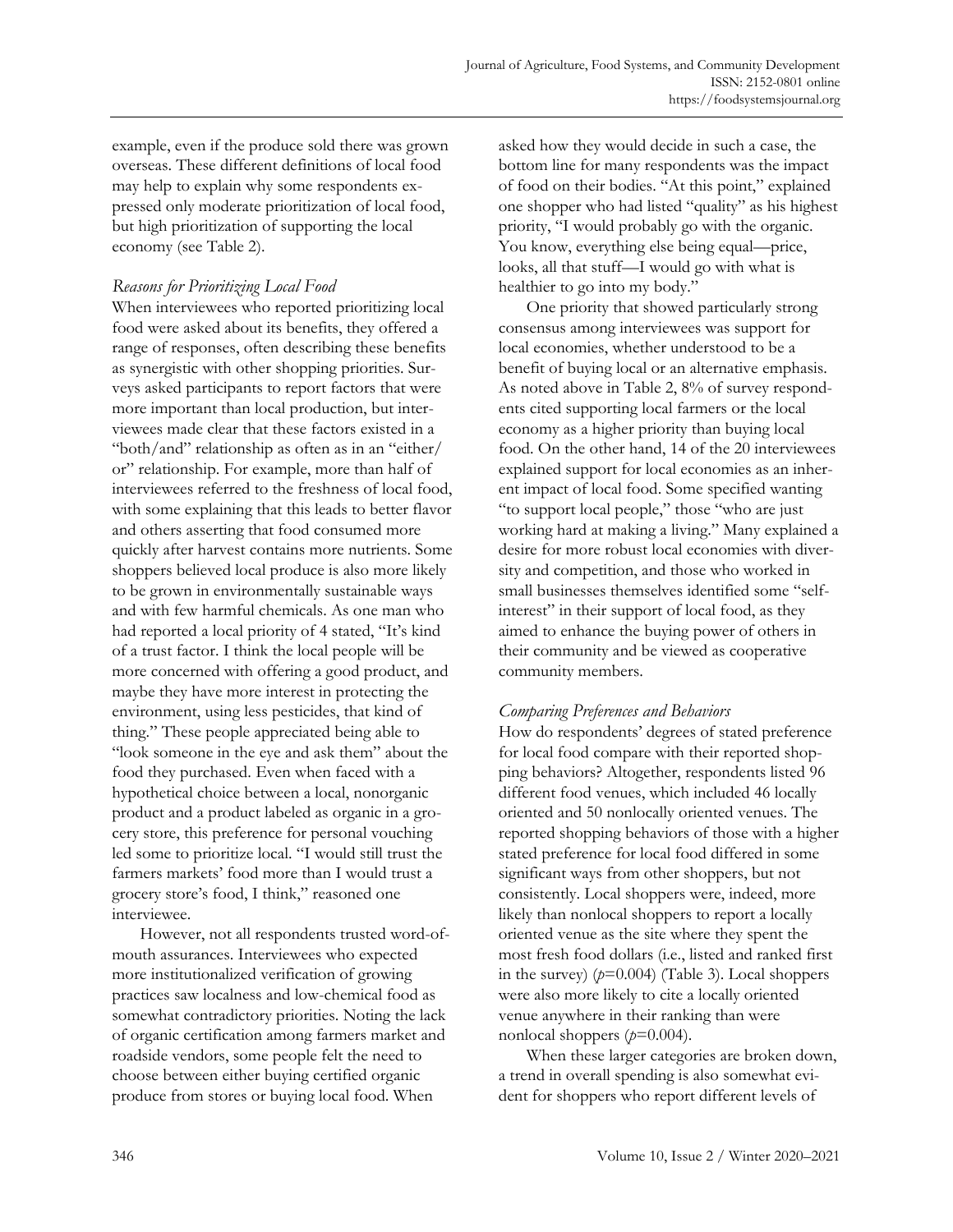|                             | Ranked locally oriented<br>venue FIRST | <b>Listed ANY locally</b><br>oriented venue |
|-----------------------------|----------------------------------------|---------------------------------------------|
| Local shoppers $(n=164)$    | 34 (21%)                               | 105 (64%)                                   |
| Nonlocal shoppers $(n=114)$ | 9(8%)                                  | 56 (49%)                                    |
|                             | * $p=0.004$                            | * $p=0.012$                                 |

Table 3. Participants' Reportings of Local-focused Food Venues

local-food preference. Altogether, respondents across local and nonlocal groups listed 13 on-farm sales venues, 22 farmers markets, 11 natural/local specialty grocers, 15 other independent grocers, 14 regional grocery chains, and 21 large grocery chains. Reported spending at the six venue types was compared for respondents with different local food priority levels. The following pie charts show, first, the proportion of stores in each venue type that shoppers listed within their top two venues; second, the venue types in their overall lists; and third, only the venues they ranked third or lower.<sup>7</sup> Because survey participants listed their shopping places and ranked them according to dollars spent, the first set of pie charts represents the venues where shoppers spent the most money per venue. The final set includes venues where shoppers spent less money.

The charts in Figure 1 show that local shoppers were more likely than nonlocal shoppers to report spending a significant portion of their food dollars at locally oriented venues. Direct-market venues constituted 17% of top-ranked venues for self-described local shoppers, and just 8% for nonlocal shoppers (Figure 1). The shifts in shares of direct-market venues listed came primarily at the expense of regional grocers, and to a lesser extent, large chain stores. The proportions of local-natural grocers and other independent grocers were consistent within top-two and lower-ranked listings.

On the other hand, the correspondence between respondents' stated priorities and reported shopping behaviors was only modest. Figure 1 also shows the reliance among all groups of respondents on large and regional grocery chains. Large chains constituted between 32% and 55% of venues cited (among respondents for whom local food is the "highest priority" and for whom it is

"less important" than other factors, respectively), and the two categories together constitute no less than 61% of cited venues for any group (and as high as 81% for the group viewing localness as "less important"). In addition, local and nonlocal shoppers reported similar

proportions of different venue types within their lower-ranked venues. Both groups were more likely to cite markets with direct purchases from farmers as places where they spent less money than they were to rank them among their high-spending venues. The small size of many locally oriented venues may partially account for this trend, with people spending a smaller portion of their household food dollars at smaller venues. Although a CSA farm often aims to become its members' primary source of produce (and sometimes eggs, dairy, and other products, as well), and many "local" and "natural" food stores strive to become their customers' primary shopping venues, the larger regional and national chain grocery stores remain central for food shoppers who expressed all levels of local priority.

In addition, the food venues at which researchers encountered shoppers did not robustly correspond with their stated local preferences. A oneway ANOVA examining the mean local importance rank for participants contacted at each type of venue found a difference at the *p*<0.05 level  $(F(5, 276) = 3.06, p=0.01)$ . However, the Tukey HSD test showed only two pairings of participants at different venue types to be significantly different: farmers markets and regional chains (*p=*0.039), and specialty grocers and regional chains (*p=*0.046) (Figure 2). None of the other pairings of venue types showed significantly different local rankings. In addition, there was no consistent trend, even at a nonsignificant level by which those surveyed at more locally oriented venues reported a higher local food priority. This suggests that characteristics other than a venue's local orientation were more influential in shaping shoppers' buying behaviors.

This lack of correspondence was found despite

<sup>&</sup>lt;sup>7</sup> The mean number of food venues listed per respondent was 3.3, and less than 6% of respondents listed more than five food venues.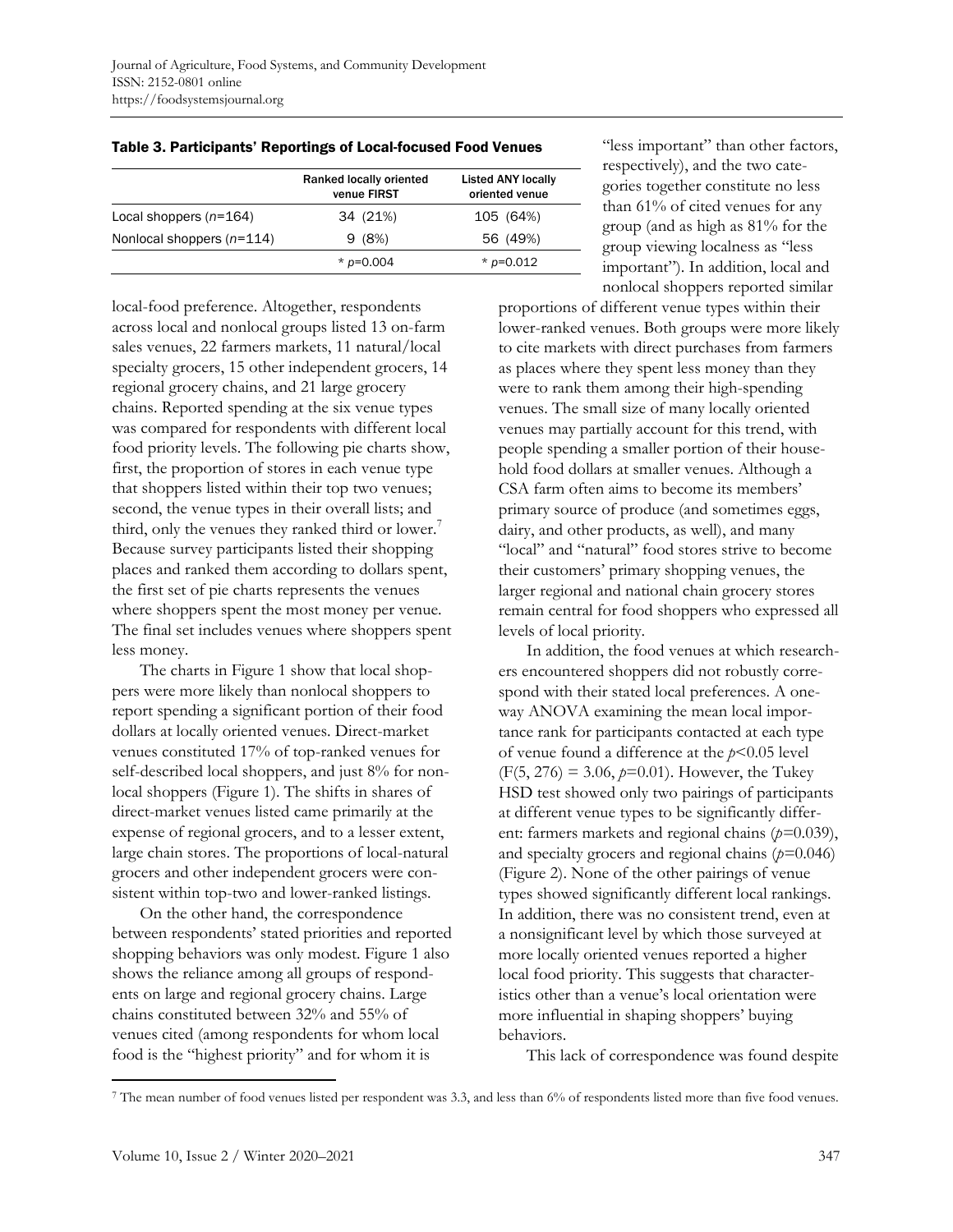

### Figure 1. Reported Spending on Fresh Food, with Participants Grouped by Level of Local Food Priority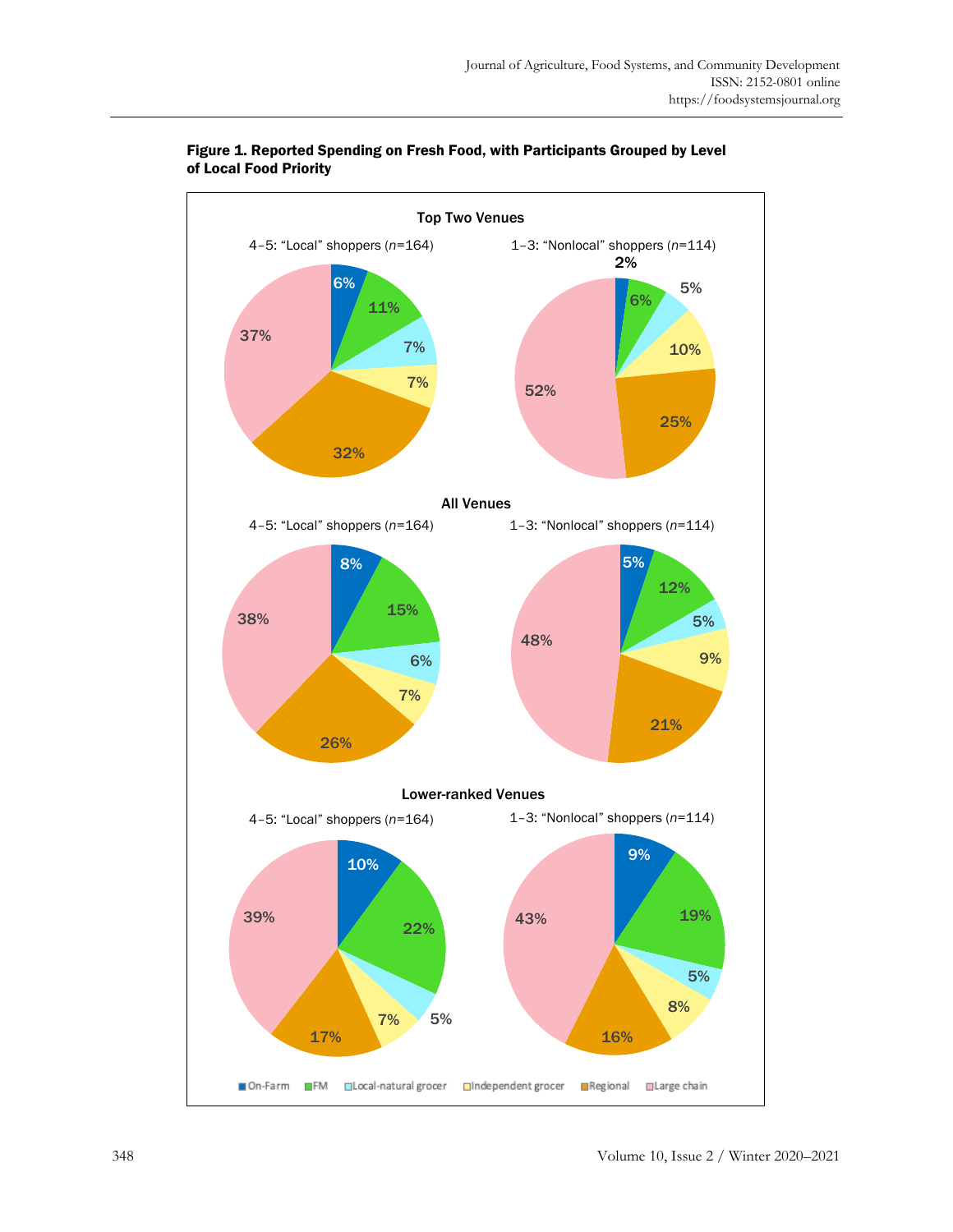

Figure 2. Mean Local Food Importance Rankings, by Survey Venue Type

the fact that respondents did show some yearround loyalty to particular types of venues. In other words, the venue type where researchers happened to encounter each respondent did serve as a useful snapshot of that respondent's overall shopping tendencies. In Figure 3, charts show the number of times respondents reported buying food at food venues of different types. Each chart reports the responses of survey participants encountered at a different type of food venue. Respondents encountered at on-farm sales venues reported a larger proportion of on-farm venues among their listed food venues than did respondents encountered at other venue types. This trend held across all venue types except farmers markets. This, too, indicates that people choose shopping venues based on preferences unrelated to the availability of local food, but indirectly tied to venue type. This interpretation is supported by interview data; when asked what drew them to their top-ranked venues, many shoppers noted a favored product that was available only at specific stores, described the aesthetics they preferred (from wide aisles to cosy, small stores), or appreciated the variety of products available at particular venues.<sup>8</sup>

Finally, because one of the most commonly cited obstacles to buying local reported by interviewees was the necessity of visiting many venues to complete their shopping, one could expect that shoppers most committed to local food would visit more venues. Many farmers markets have limited variety, interviewees explained, and even a large farmers market or farm stand does not carry the variety of produce found in a grocery store. Offseason, the challenge grows. As one woman explained: "I know people who go to the farms yearround. But then it's like, maybe I'm gonna have to drive for 40 minutes, and then I'm going to go there and they're not going to have everything I want, or I'm not going to like it." However, as a group, local shoppers did not report visiting a greater variety of different food venues, nor as individuals were they more likely to trek between multiple venues to provision their households compared to nonlocal shoppers (Table 4). Furthermore, the proportion of all venue listings and the diversity of venues reported by each group of shoppers were both in line with their overall representation among survey respondents.

## *Explaining Behaviors: Why Not Buy Local?*

The pattern that emerges here of self-described local shoppers is of individuals who include one or more direct-market venues and/or locally oriented grocers in their regular shopping circuits. However, such venues constitute a relatively small proportion

<sup>&</sup>lt;sup>8</sup> The farmers market exception may support this interpretation, as the markets serve a dual role of entertainment and shopping, and many survey respondents did not report buying from the farmers markets at which they were encountered.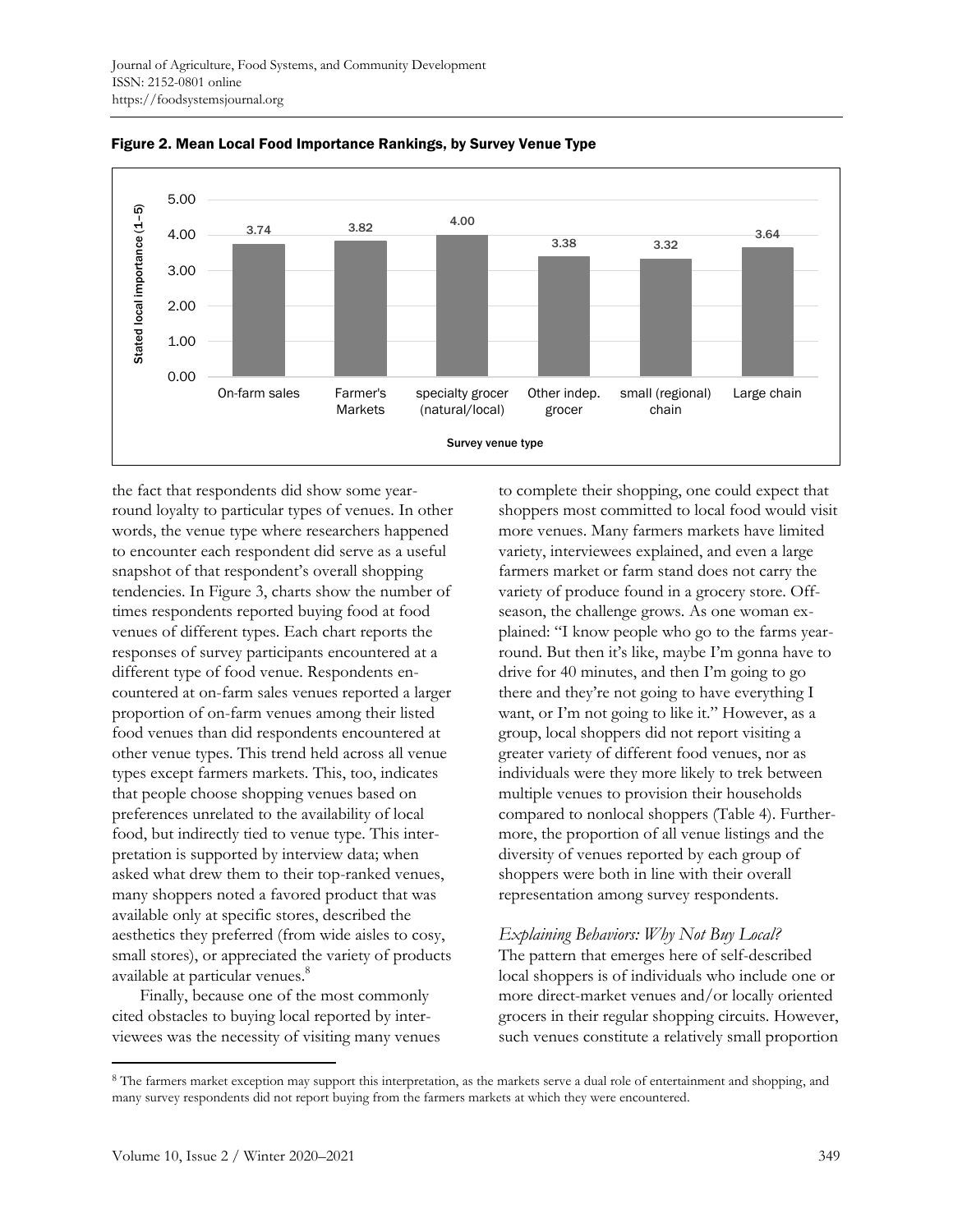

### Figure 3: Frequency at Which Respondents Reported Different Venue Types, Grouped by the Venue Type at Which They were Surveyed

### Table 4. Shopping at Multiple Venues

|                           | Mean # of venues<br>reported | % of survey<br>respondents | Variety of venues<br>frequented by group | Discrete venue reportings<br>by individuals |
|---------------------------|------------------------------|----------------------------|------------------------------------------|---------------------------------------------|
| Local shoppers $(n=163)$  | 3.39                         | 59%                        | 82 (85%)                                 | 553 (60%)                                   |
| Nonlocal shoppers (n=114) | 3.27                         | 41%                        | 65 (68%)                                 | 373 (40%)                                   |
| Total                     | p=0.296                      |                            | Total: 96                                | <b>Total: 926</b>                           |

of the food venues they frequent, and large chains and regional grocers remain central for food provisioning. On average, they visit the same number of venues as nonlocal shoppers. Follow-up interviews with survey participants provided insights

into three key contextual factors mediating between individuals' priorities and their food-buying behaviors.

Cost was noted as a barrier, but only by five of the 20 interviewees. Despite frequent concerns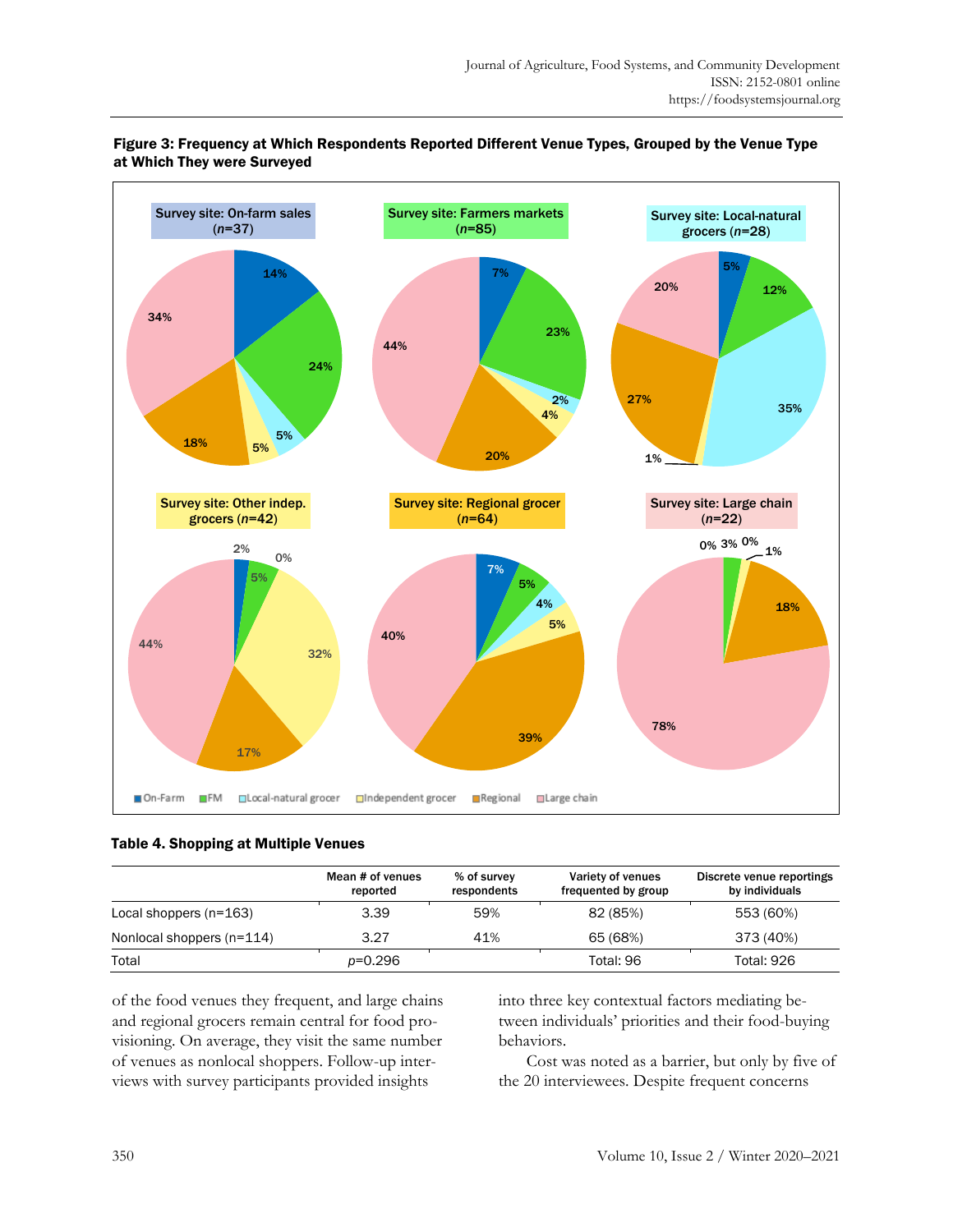among small-scale farmers that their food is perceived as overly expensive, interviewees did not highlight price as the most significant barrier. In addition, the five respondents who specifically noted having some financial stress were not more likely than the group to highlight price as a barrier.<sup>9</sup> Even several respondents who mentioned price tempered their comments by acknowledging farmers' justification in charging high prices. As one low-income restaurant worker explained,

Honestly, a lot of times [it's] price. I don't make a ton of money and it's unfortunately hard to justify spending that much more money on produce sometimes. … I understand it's a fair wage for the amount of effort [the farmers] are putting in and everything, and we don't put enough associated value onto our food a lot of times. We just accepted this idea of cheap food because of farm subsidies and things like that, so we are just detached from it. It's a little bit shocking at times, but at the same time, I'm still poor. Despite the fact I can understand it, I can't necessarily get around it at this time in my life.

Other participants denied that local food is more expensive, asserting that farmers market prices compared favorably with those in grocery stores. "A lot of the stores are more expensive and the produce aren't as fresh," reported one elderly woman on a fixed income who highly prioritized local food. A middle-aged father agreed, saying farmers market prices were "a lot better than your grocery store." Another respondent who initially asserted that farmers market food is "a lot more expensive" then paused and corrected herself: "The vegetables aren't really, but the meat is."

Inconvenience (specified by 11 of 20 interviewees) and a lack of variety (specified by 14) were far more important local food barriers for interviewees. As noted above, interviewees across both local and nonlocal groups found it cumbersome to visit multiple venues, sometimes quite far apart, to

complete their food shopping. This was the most frequently noted inconvenience. A number of interviewees explicitly wished for more locally produced foods at nearby grocery stores. "I wish that [the farmers] could go to, like, the local market, like Woodman's, and put their local stuff out." In addition, three people spoke of farmers markets' limited hours, often falling during their own work shifts. One final inconvenience mentioned by several people would apply as a challenge for eating fresh food more generally, but may be particularly pronounced if the main local food venues of an area are roadside stands and farmers markets that do minimal washing and prepping of produce: "The pace of life we have," explained one man, "is very fast, and sometimes you don't have enough time for cooking and preparing food."

Interviewees noted a lack of variety both in terms of seasonality and regional limitations. "We don't really do seasonal," reported one mother of young children. Her kids "love watermelon, so we eat watermelons all year round." Most shoppers have become accustomed to accessing any type of food at any time of year. However, most farmers markets close in the fall, farmers can supply only winter and storage crops through other venues, and Rockford's temperate climate is unsuitable for citrus and many other crops that interviewees viewed as mainstays of their diets. Even those striving to eat more seasonally noted limitations such as not being able to afford the necessary time to can and freeze harvest-season bounty. Interviewees also noted a lack of variety, even during harvest season, at their local farmers markets. Reported one recent transplant from Chicago, "it was a lot of the same stuff at the farmers market here in Rockford," unlike the greater variety he had found in Chicago markets.

Two additional concerns drawn from ethnographic work with small-scale farmers (McKee, 2018) were probed with interviewees. First, as farmers have watched the rise of mailorder meal-kit services coinciding with the fall of their own sales, some fear that these fresh food

<sup>&</sup>lt;sup>9</sup> Although quantitative socioeconomic data were not gathered from interviewees, one-quarter mentioned being under financial stress, including one person who relied on Illinois' Supplemental Nutrition Assistance Program, a retired woman on a fixed income, and three individuals with low-income jobs.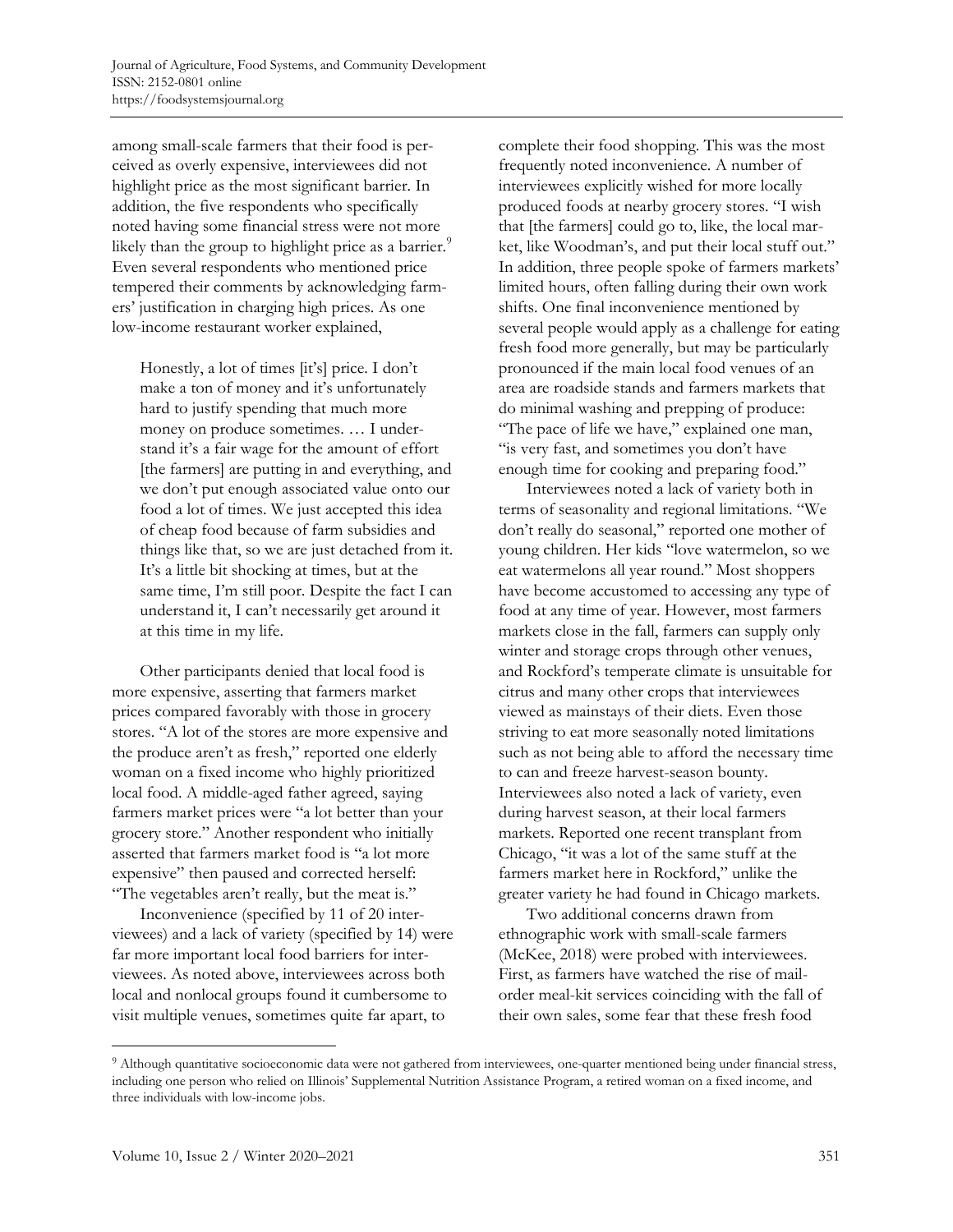vendors are direct competition. However, among this study's sample, meal-kit services were not appealing. In fact, not a single interviewee spoke positively of them, and 13 of the 14 interviewees asked directly about them reported that they would not want to try such a service. Interviewees perceived meal-kit services to be expensive and to offer them little control over their diets.

Second, farmers relying on community supported agriculture (CSA) have seen membership numbers declining and wonder how potential customers view this model of food purchasing. When asked about their perceptions of "CSA," most interviewees (12 of 20) were not familiar with the term. However, when the model was described as a person paying a farmer at the beginning of the season for a share of the harvest and then receiving food deliveries each week, many reported being familiar with the concept. Among those with some exposure to the service, interviewees spoke favorably of CSA's ability to support local farmers and of the great taste of the produce received. They spoke less favorably of the consumers' lack of choice in the produce received, the inconvenience and inflexibility of delivery arrangements, and the food they ended up wasting when receiving large batches of produce weekly or biweekly. Notably, expense was not a common concern preventing participation in CSAs (mentioned by only two interviewees).

In contrast to these barriers, participants' past experience growing food was an influential factor prompting them to purchase local food (a finding supported by Dukeshire et al., 2016, and Cranfield individuals more appreciative of how fresh food should look and taste. As one respondent explained, just growing her own tomatoes for one summer motivated her to seek out local sources: "I sorta realized that the flavor of tomatoes from the store are [sic] completely different from when you get them at the farmers market." Parents said that the experience of growing up with gardens made their kids more open to eating a variety of vegetables, making it easier to eat what was locally in season.

This growing of one's own food did not replace local produce purchasing—only one interviewee estimated growing enough food to offset what she would otherwise buy from local producers—but instead made respondents more appreciative of local food. A few specifically reported greater appreciation for farmers' labor after growing their own food. Stated one shopper who ranked localness as his highest priority, "You do notice the hard work you put in maintaining it, so it doesn't bother you to think you have to pay a little bit more." While interview comments provide evidence of a causal relationship between growing food and prioritizing local food purchases, Table 5 suggests that, among the larger sample of survey participants, both the likelihood of raising one's own food and the portion of yearly food raised were slightly higher for those who more highly prioritize local food.

## **Implications and Conclusions**

Facing the conundrum of local food popularity and declining direct-market sales, small-scale farmers

et al., 2012). Repeatedly, interviewees reported that growing some of their own produce made them "more aware" —aware of the hard work required to grow food, the seasonality of crops, and the normalcy of irregular shapes and imperfections. This awareness made

|                          |     | Percentage of                                    | Portion of yearly food raised by self |              |  |  |  |  |  |
|--------------------------|-----|--------------------------------------------------|---------------------------------------|--------------|--|--|--|--|--|
| Local importance ranking | n   | respondents raising any<br>of their own food (%) | Mean $(%)$                            | Median $(%)$ |  |  |  |  |  |
| Local, 4-5               | 165 | 48                                               | 15                                    | 0            |  |  |  |  |  |
| 5, Highest               | 60  | 42                                               | 13                                    | 0            |  |  |  |  |  |
| 4, Higher                | 105 | 51                                               | 16                                    | 20           |  |  |  |  |  |
| Nonlocal, 1-3            | 115 | 34                                               | 8                                     | 0            |  |  |  |  |  |
| 3, Equal to others       | 82  | 37                                               | 10                                    | 0            |  |  |  |  |  |
| 2. Lower                 | 18  | 39                                               | 8                                     | 0            |  |  |  |  |  |
| 1, Not a priority        | 15  | 13                                               | 3                                     | 0            |  |  |  |  |  |
|                          |     |                                                  |                                       |              |  |  |  |  |  |

### Table 5. Participants' Raising of Their Own Food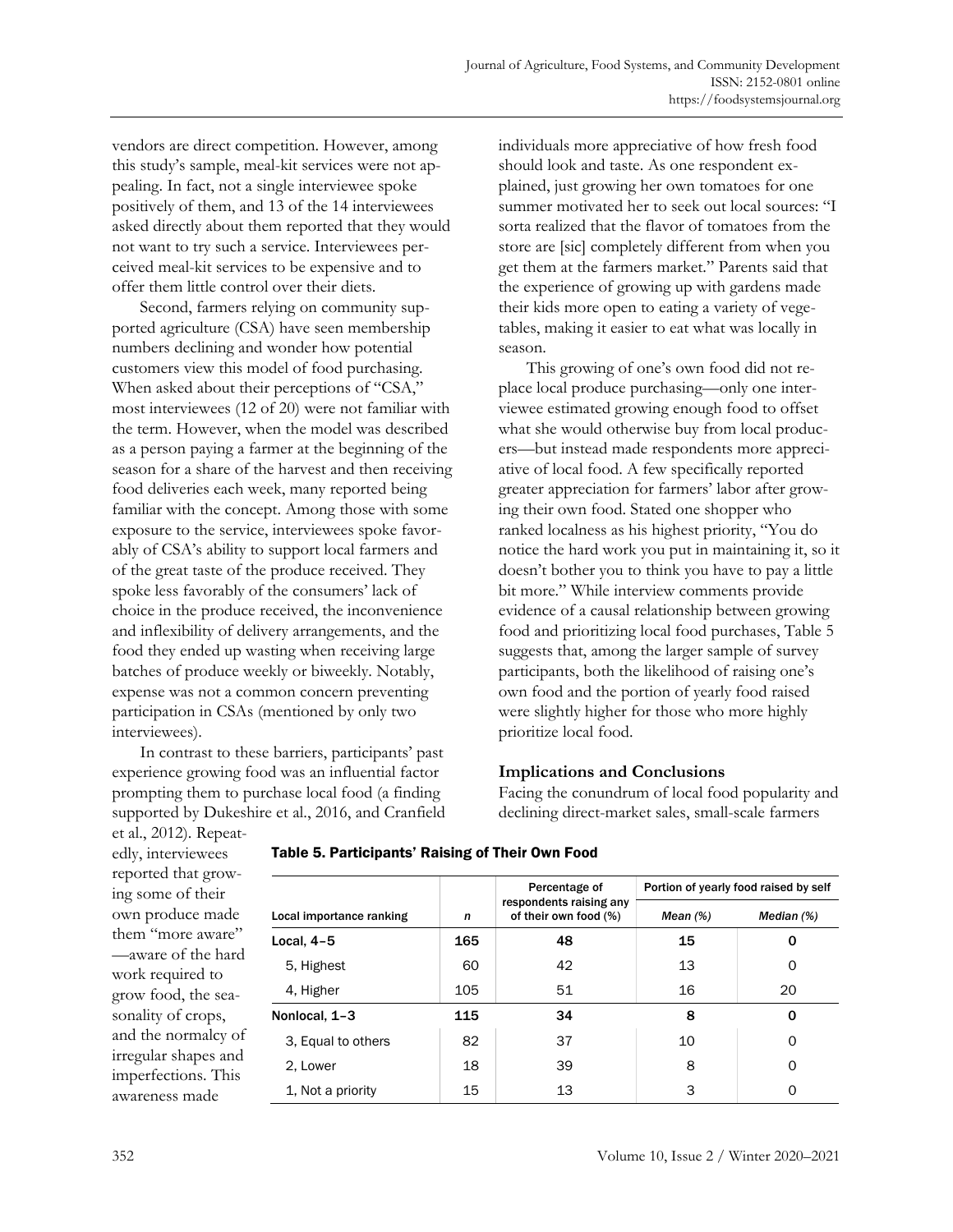and advocates of local and regional food systems need contextually grounded and nuanced analysis of the multiple, interwoven factors shaping people's food-buying practices (McKee, 2018). This study uses a mixed-methods approach that accounts for shoppers' actual behaviors and their understandings of those behaviors. It does so in the U.S. Midwest, where local food consumption lags far behind the potential of local farm supplies (Zumkehr & Campbell, 2015), and in one of the nation's lower-income metropolitan regions, the inclusion of which will be critical for establishing food systems that are both economically robust and just. These findings offer insights useful to local food advocates in this geographical region, in particular, and avenues for comparative investigation in other locales.

Several findings, in particular, warrant further discussion. This study found that shoppers desired local food in high proportions, comparable to other studies (Brown, 2003; Feldmann & Hamm, 2015). However, a large portion of respondents saw local production as nearly balanced with other priorities. Such individuals are unlikely to significantly alter their shopping habits to access local food. Thus, further interventions, either to influence their priorities or make local food easily accessible at their current shopping venues, would likely be necessary to direct their dollars toward local food production.

Price was among the other priorities noted by this sample of shoppers, but not a dominant one. Respondents in other studies have reported price to carry widely variable levels of importance in relation to other factors, from high (Farmer et al., 2016) to moderate (Dukeshire et al., 2015) to statistically insignificant (Tregear & Ness, 2005). In this study's explicit querying of participants' shopping priorities in comparison with local origin, price and freshness were important (the top two priorities *volunteered* by respondents), but more people ranked local food as being "most important" than either of these factors. One possible interpretation of the inverse trend between price and localness noted in Table 2 is that those most concerned with price are also least concerned with buying local, and that they are therefore not the shoppers on whom farmers should be focusing

their efforts. On the other hand, interview data show many shopping priorities to be synergistic, rather than competing. Although some interviewees described local food as expensive, others asserted the opposite. Overall, the relatively low salience of price as a barrier to buying local food, compared to other factors, is notable given the Rockford area's relatively low-income status. One would expect its salience to be even lower in higher-income areas. These findings suggest that interventions reducing the perceived inconveniences of local food would increase local food purchasing as effectively as price-cutting measures, and could do so without cutting into small-scale farmers' meager profits. Still, further mixedmethods research focused on the issue of price would be useful to work through these somewhat conflicting indicators. The gathering of respondents' demographic and economic data, along with open-ended interviews, could zero in on these price questions: To what extent does price compete with local origin as a shopping priority, for whom is it a barrier, and why?

This study found some correspondence between stated preferences and behaviors, but also a notable attitude-behavior gap (Feldmann & Hamm, 2015). Locally oriented venues constitute a relatively small portion of shoppers' high-spending food venues over the course of the year, even among those who most highly prioritize localness. And those stating a local priority were not more likely than those without such a priority to trek to many small venues to provision their households. Some of this gap may be explained by the semantic flexibility of the term "local." Some interviewees saw themselves as buying local food if it came from nearby stores (regardless of production locale), and even for those concerned with place of production, a local food range included a 300-mile (483-km) radius reaching to southern Indiana for some, and only a 30-mile (48-km) radius for others.

However, much more of this attitude-behavior gap can be traced to barriers in the food-buying context, and these barriers point to three potential avenues for intervention: among food producers, eaters, and infrastructure shapers. For farmers, this study offers promising directions for action, but also some cautionary notes. First, people interested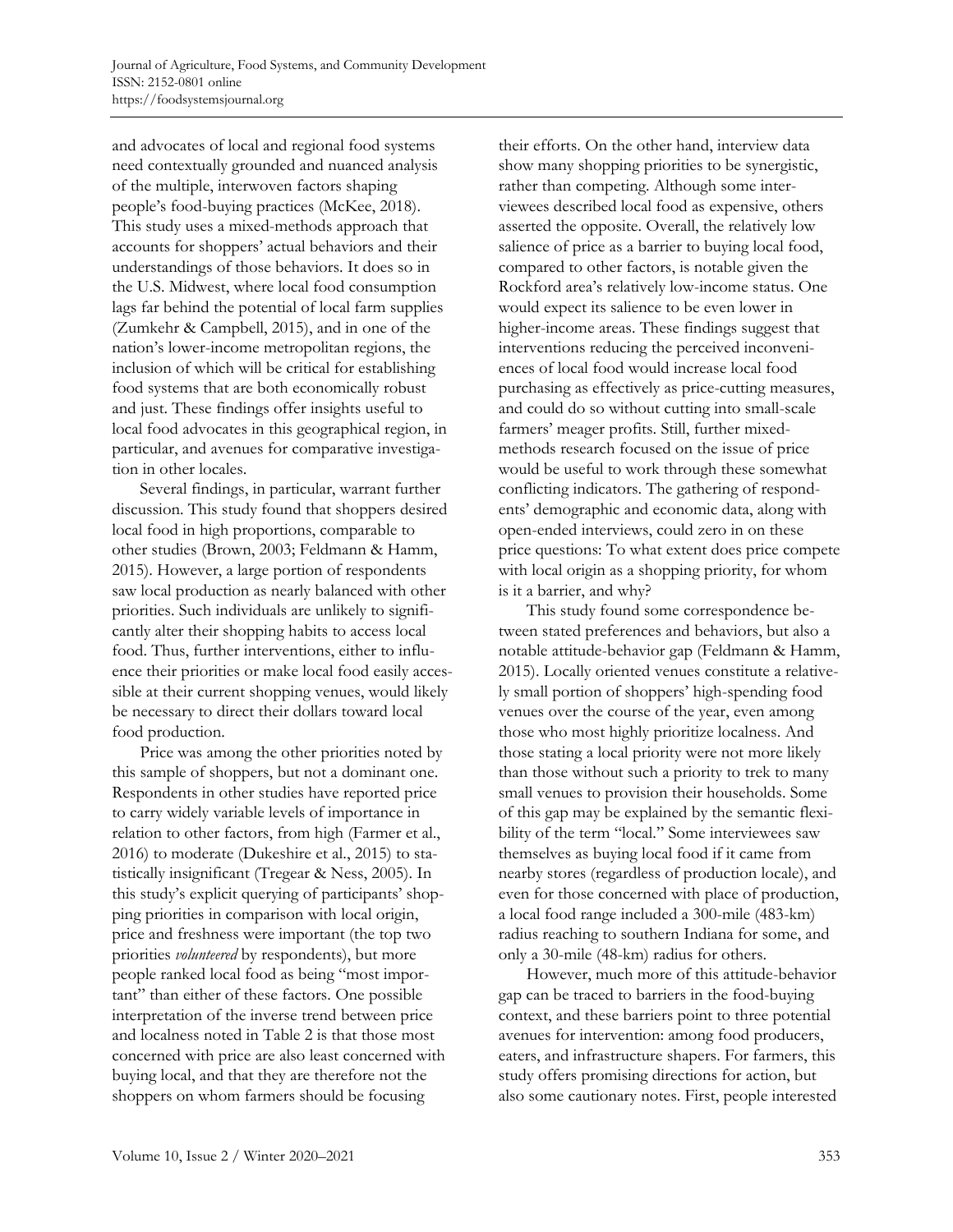in local food can be found shopping at all types of venues, but are somewhat more likely than other shoppers to spend at farmers markets and on-farm sites. Second, people producing some of their own food are particularly likely to highly prioritize local food and to appreciate those benefits most often voiced by small- and midscale farmers, such as freshness, nutrition, and the value of farmers' labor. Thus, farmers may find allies and clients by advertising not only at traditional direct-market venues like farmers markets, but also at school and community gardening programs, 4-H and similar youth groups, and even local gardening stores.

For those farmers committed to a CSA model, participants' unfamiliarity with the term "CSA," coupled with their enthusiasm for the approach, suggests that marketing about or re-labeling of the model could attract participants. Respondents' aversion to trekking between multiple venues lends some support to "whole diet CSA" approaches that gather diverse foods into shares (Horton, 2013). However, to the extent that such approaches provide one-stop shopping at the expense of choice, it may be unattractive to shoppers (e.g., raising complaints such as those regarding CSA and meal-kit services).

It should be recognized, though, that farmers are already using a variety of strategies to adapt, from efficiency gains to marketing innovations, despite the strain this puts on slim profit margins and heavy work loads (McKee, 2018). These options for farmer interventions must be complemented by adjustments on the part of eaters, wholesale purchasers, and others involved in the food system. For eaters, the degree to which this study finds shoppers' behaviors diverging from their ideals can be a cautionary reminder as we plan our food buying. The findings also suggest several areas in which eater education could be useful. First, while establishing a unified definition of local food may be neither feasible nor desirable (Ostrom, 2006), the semantic uncertainty found in this study suggests the need for more comprehensive discussions of the term's meanings and more critical evaluation of its use in advertising. Eaters also need to clarify their desires for their food system and understand how their actions contribute to shaping it. For example, while multiple

interviewees wished for local food to be available in large grocery stores, none expressed an awareness of the barriers small-scale producers face in marketing to grocery stores. Wholesale distribution reaches plentiful customers but brings much lower prices, and small-scale farmers report a variety of barriers to their accessing these markets, including institutional buyers' expectations for minimum shipment sizes, inflexible timing, and uniform appearance of produce (McKee, 2018). As a result, large farms dominate these marketing channels (Low & Vogel, 2011). However, grocery stores' policies rely heavily on consumer preference research. If consumers demand locally produced food in terms amenable to small- and midscale production, new opportunities for such farmers may be opened. This requires eaters to attain deeper understanding of the entire food system, from production to consumption and waste generation.

Many of the barriers to local food buying highlighted in this study are not easily solved by individuals. The key inconveniences noted by interviewees—limited local food sales points and the necessity of visiting many such venues—have persisted for at least the past two decades (Brown, 2003; Conner et al., 2010; Wolf, 1997). Novel methods of aggregating produce from multiple farms and consolidating marketing services, such as food hubs, may help local food producers overcome obstacles to wholesale distribution (Barham et al., 2012; Berti & Mulligan, 2016). However, some studies suggest that these innovations predominantly benefit farms that are already relatively large, and/or focus on few crops (Colasanti et al., 2018; King et al., 2010). These barriers require cooperative action to shift the infrastructures of food production and distribution. Adjusting agricultural subsidies to support not only large-scale grain farming, but also smaller-scale fruit and vegetable production, could enable smaller-scale farmers to compete at wholesale prices and reach customers at the grocery stores where they wish to shop. Alternative distribution schemes, such as farmer cooperatives and food hubs, must also attend to the specific needs and skills of small- and midsize farms (Barham et al., 2012; Blay-Palmer, Landman, Knezevic, & Hayhurst, 2013).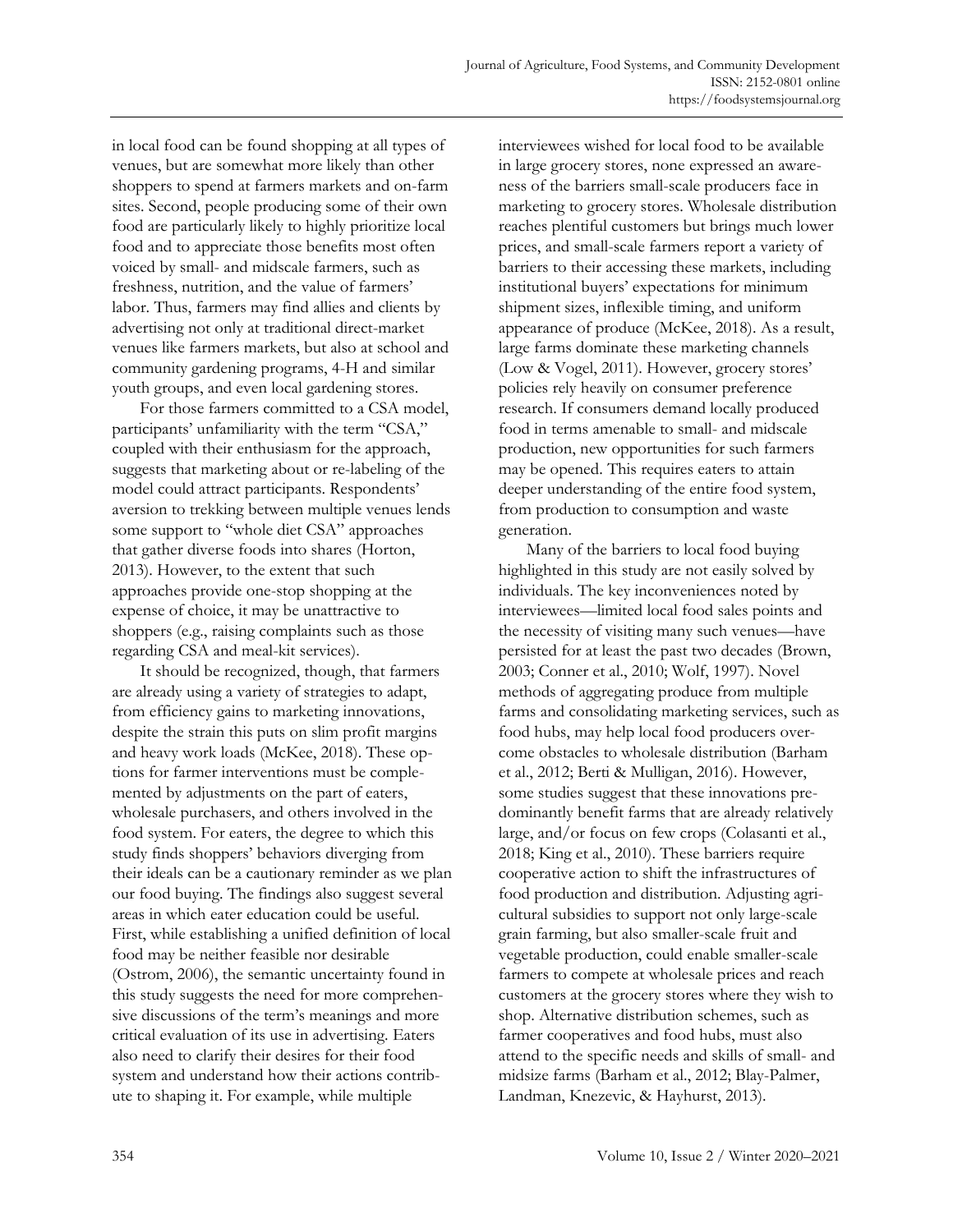Finally, this study points toward several fruitful directions for further research. First, similar studies combining quantitative comparison of shoppers' shopping behaviors in other locales would be useful, particularly those with contrasting socioeconomic profiles and from other U.S. regions. Would the relative importance of price and localness shift dramatically with factors such as average household income? And beyond this small sample of interviewees, which of these priorities are seen as synergistic versus competitive? Second, the relationship found here between experience raising one's own food and degree of local food prioritization warrants exploration. What accounts for this correlation? And does the experience of raising food also close the attitude-behavior gap, leading eaters to buy a greater portion of their food from local sources? Third, while this study focused on household food shoppers in response to the current interests of small-scale farmers in the region, recent trends suggest the need to investigate mediated marketing channels as well. National studies show that farmers' sales to local intermediaries

such as grocery stores and schools are rising, even as direct-to-consumer sales decline (Plakias, Demko, & Katchova, 2019). The USDA has recently begun tracking food sales from farmers to distributors and hubs, but this tracking does not follow through to the final buyer, so little is known about who purchases that food or why. A more thorough understanding of the value chains that constitute local and regional food systems would help farmers find buyers, help eaters understand how their actions affect food systems, and enable local food advocates to build effective infrastructure and education campaigns.

### **Acknowledgments**

I would like to thank Jessica Farace and Jennifer Rugh for their work as paid research assistants gathering survey data; Nicole LaDue, Anna Klis, Mikaela Rogozen-Soltar, and Kathryn Graber for their feedback on the statistical calculations and writing in manuscript drafts; and three anonymous reviewers at JAFSCD for their thoughtful commentary.

## **References**

- Alonso, A. D., & O'Neill, M. A. (2011). Investing in the social fabric of rural and urban communities: A comparative study of two Alabama farmers' markets. *Community Development*, *42*(3), 392–409. https://doi.org/10.1080/15575330.2010.546530
- Angelic Organics Learning Center. (n.d.). *Routes to Farm Summit: Emerging challenges for direct-market farmers.* Retrieved from https://routes2farm.org/about/summit/
- Autio, M., Collins, R., Wahlen, S., & Anttila, M. (2013). Consuming nostalgia? The appreciation of authenticity in local food production. *International Journal of Consumer Studies*, *37*(5), 564–568. https://doi.org/10.1111/ijcs.12029
- Barham, J., Tropp, D., Enterline, K., Farbman, J., Fisk, J., & Kiraly, S. (2012). *Regional Food Hub Resource Guide*. U.S. Department of Agriculture, Agricultural Marketing Service. http://dx.doi.org/10.9752/MS046.04-2012
- Bell, M. M. (2004). *Farming for us all: Practical agriculture and the cultivation of sustainability*. Penn State Press.
- Bellows, A. C., Alcaraz V., G., & Hallman, W. K. (2010). Gender and food, a study of attitudes in the USA towards organic, local, U.S. grown, and GM-free foods. *Appetite*, *55*(3), 540–550. https://doi.org/10.1016/j.appet.2010.09.002
- Berti, G., & Mulligan, C. (2016). Competitiveness of small farms and innovative food supply chains: The role of food hubs in creating sustainable regional and local food systems. *Sustainability*, *8*(7), 616. https://doi.org/10.3390/su8070616
- Bishop, K. M. (2018, February). CSA farmer struggles to find ways to boost members' interest, participation. *Organic Broadcaster*, *26*(1), 7–12. Retrieved from https://mosesorganic.org/broadcaster-csa-ideas/
- Blay-Palmer, A., Landman, K., Knezevic, I., & Hayhurst, R. (2013). Constructing resilient, transformative communities through sustainable "food hubs." *Local Environment*, *18*(5), 521–528. https://doi.org/10.1080/13549839.2013.797156
- Brown, C. (2003). Consumers' preferences for locally produced food: A study in southeast Missouri. *American Journal of Alternative Agriculture*, *18*(4), 213–224. https://doi.org/10.1079/AJAA200353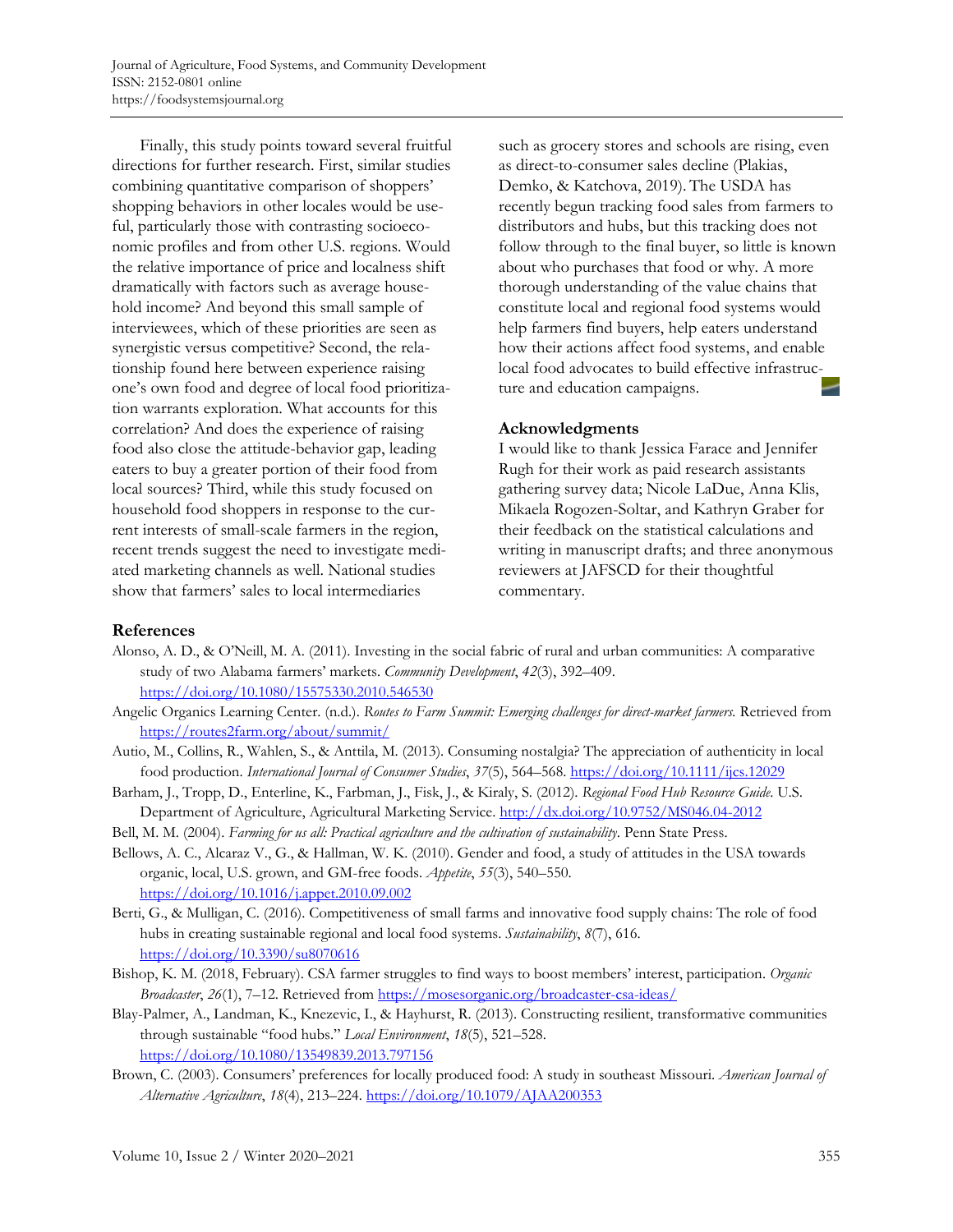- Carpio, C. E., & Isengildina‐Massa, O. (2009). Consumer willingness to pay for locally grown products: The case of South Carolina. *Agribusiness*, *25*(3), 412–426. https://doi.org/10.1002/agr.20210
- Cholette, S., Özlük, Ö., Özşen, L., & Ungson, G. R. (2013). Exploring purchasing preferences: Local and ecologically labelled foods. *Journal of Consumer Marketing*, *30*(7), 563–572. https://doi.org/10.1108/JCM-04-2013-0544
- Colasanti, K., Hardy, J., Farbman, J., Pirog, R., Fisk, J., & Hamm, M. W. (2018). *Findings of the 2017 National Food Hub Survey*. Michigan State University Center for Regional Food Systems & The Wallace Center at Winrock International. https://www.canr.msu.edu/resources/2017-food-hub-survey
- Colloredo-Mansfeld, R., Tewari, M., Williams, J., Holland, D., Steen, A., & Wilson, A.-B. (2014). Communities, supermarkets, and local food: Mapping connections and obstacles in food system work in North Carolina. *Human Organization*, *73*(3), 247–257. https://doi.org/10.17730/humo.73.3.d2n40426l3u08581
- Conner, D., Colasanti, K., Ross, R. B., & Smalley, S. B. (2010). Locally grown foods and farmers markets: Consumer attitudes and behaviors. *Sustainability*, *2*(3), 742–756. https://doi.org/10.3390/su2030742
- Cranfield, J., Henson, S., & Blandon, J. (2012). The effect of attitudinal and sociodemographic factors on the likelihood of buying locally produced food. *Agribusiness*, *28*(2), 205–221. https://doi.org/10.1002/agr.21291
- Darby, K., Batte, M. T., Ernst, S., & Roe, B. (2008). Decomposing local: A conjoint analysis of locally produced foods. *American Journal of Agricultural Economics*, *90*(2), 476–486. https://doi.org/10.1111/j.1467-8276.2007.01111.x
- DeLind, L. B. (2011). Are local food and the local food movement taking us where we want to go? Or are we hitching our wagons to the wrong stars? *Agriculture and Human Values*, *28*(2), 273–283. https://doi.org/10.1007/s10460-010-9263-0
- Dodds, R., Holmes, M., Arunsopha, V., Chin, N., Le, T., Maung, S., & Shum, M. (2014). Consumer choice and farmers' markets. *Journal of Agricultural and Environmental Ethics*, *27*(3), 397–416. https://doi.org/10.1007/s10806-013-9469-4
- Dukeshire, S., Masakure, O., Mendoza, J., Holmes, B., & Murray, N. (2015). Understanding consumer choices for Ontario produce. *Renewable Agriculture and Food Systems*, *30*(5), 439–449. https://doi.org/10.1017/S1742170514000234
- Dukeshire, S., Mendoza, J., Masakure, O., Holmes, B., Rippey, J., & Henson, S. (2016). Globavores, localfors, and locavores: How Canadians perceive local food. In P. Vaughn (Ed.), *Food markets: Consumer perceptions, government regulations and health impacts* (pp. 13–44). New York: Nova Science Publishers.
- DuPuis, E. M., & Goodman, D. (2005). Should we go "home" to eat?: Toward a reflexive politics of localism. *Journal of Rural Studies*, *21*(3), 359–371. https://doi.org/10.1016/j.jrurstud.2005.05.011
- Farmer, J., Minard, S., & Edens, C. (2016). Local foods and low-income communities: Location, transportation, and values. *Journal of Agriculture, Food Systems, and Community Development*, *6*(4), 41–53. https://doi.org/10.5304/jafscd.2016.064.009
- Feldmann, C., & Hamm, U. (2015). Consumers' perceptions and preferences for local food: A review. *Food Quality and Preference*, *40*(Part A), 152–164. https://doi.org/10.1016/j.foodqual.2014.09.014
- Galt, R. E., Bradley, K., Christensen, L., Fake, C., Munden-Dixon, K., Simpson, N., Surls, R., & Van Soelen Kim, J. (2017). What difference does income make for Community Supported Agriculture (CSA) members in California? Comparing lower-income and higher-income households. *Agriculture and Human Values*, *34*(2), 435–452. https://doi.org/10.1007/s10460-016-9724-1
- Goldschmidt, W. R. (1978). *As you sow: Three studies in the social consequences of agribusiness*. Allanheld, Osmun.
- Goodman, D., DuPuis, E. M., & Goodman, M. K. (2012). *Alternative food networks: Knowledge, practice, and politics*. Routledge. https://doi.org/10.4324/9780203804520
- Green Chef. (2017). *Do you support local, sustainable, and artisanal suppliers?* Green Chef Support. [https://greenchef.zendesk.com/hc/en-us/articles/207928446-Do-you-support-local-sustainable-and-artisanal](https://greenchef.zendesk.com/hc/en-us/articles/207928446-Do-you-support-local-sustainable-and-artisanal-suppliers-)suppliers-
- Hesterman, O. B., & Horan, D. (2017, April 25). The demand for "local" food is growing—Here's why investors should pay attention. *Business Insider*. https://www.businessinsider.com/the-demand-for-local-food-is-growing-2017-4
- Hinrichs, C. C. (2003). The practice and politics of food system localization. *Journal of Rural Studies*, *19*(1), 33–45. [https://doi.org/10.1016/S0743-0167\(02\)00040-2](https://doi.org/10.1016/S0743-0167(02)00040-2)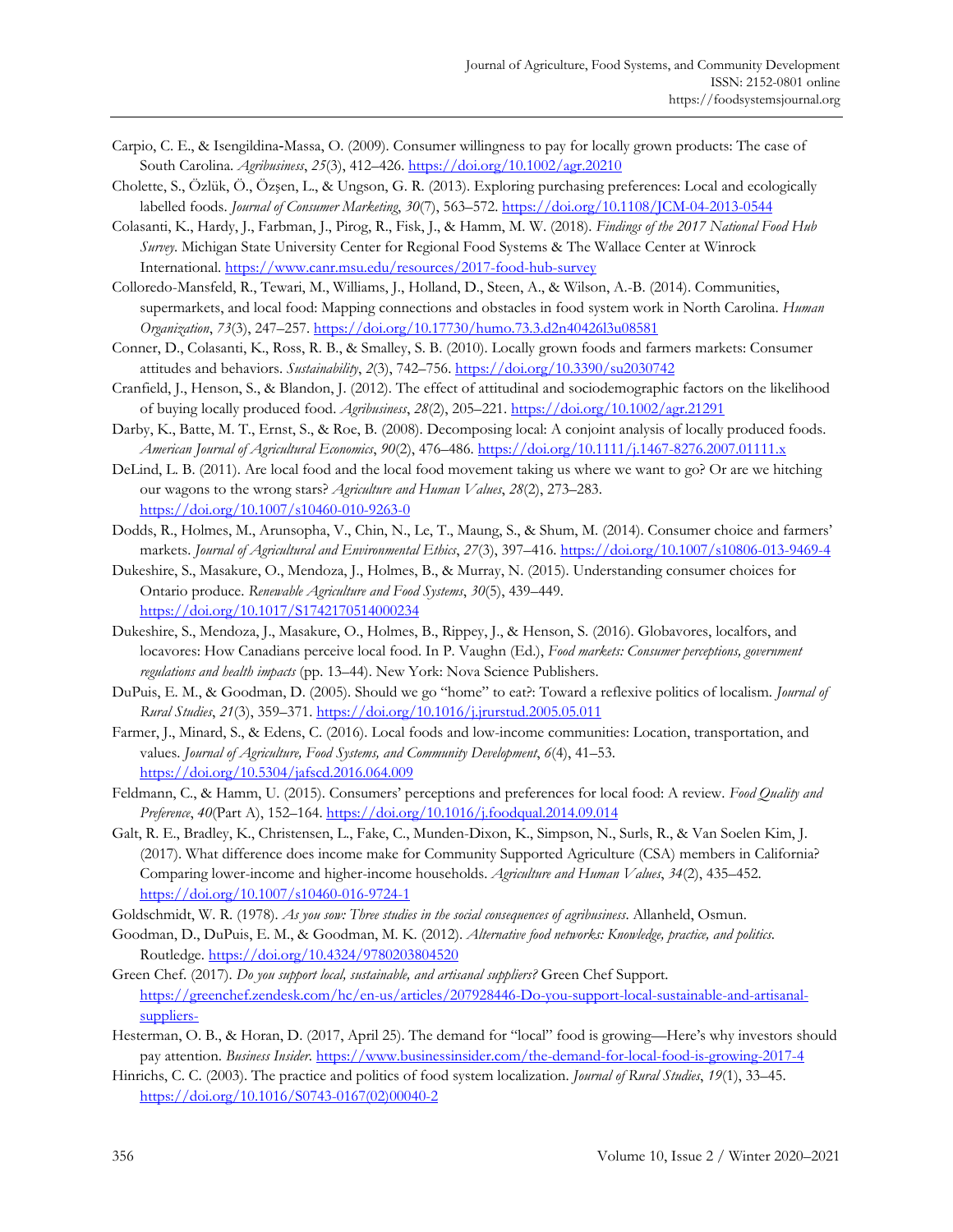- Horton, E. C. (2013, September 10). Whole-diet CSAs offer food-and-farm connection. *Washington Post*. [https://www.washingtonpost.com/lifestyle/food/whole-diet-csas-offer-food-and-farm](https://www.washingtonpost.com/lifestyle/food/whole-diet-csas-offer-food-and-farm-connection/2013/09/09/c55912c4-1597-11e3-804b-d3a1a3a18f2c_story.html)connection/2013/09/09/c55912c4-1597-11e3-804b-d3a1a3a18f2c\_story.html
- Huntley, S. (2016, August 17 | Reposted 2018, July 11). CSA: We have a problem [Blog post]. Harvie. <https://www.harvie.farm/blog/csa-we-have-a-problem/>
- Jekanowski, M. D., Williams, D. R., & Schiek, W. A. (2000). Consumers' willingness to purchase locally produced agricultural products: An analysis of an Indiana Survey. *Agricultural and Resource Economics Review*, *29*(1), 43–53. https://doi.org/10.1017/S1068280500001428
- Kemp, K., Insch, A., Holdsworth, D. K., & Knight, J. G. (2010). Food miles: Do UK consumers actually care? *Food Policy*, *35*(6), 504–513. https://doi.org/10.1016/j.foodpol.2010.05.011
- King, R. P., Hand, M. S., DiGiacomo, G., Clancy, K., Gomez, M. I., Hardesty, S. D., Lev, L., & McLaughlin, E. W. (2010). *Comparing the structure, size, and performance of local and mainstream food supply chains* (Economic Research Report ERR-99). U.S. Department of Agriculture, Economic Research Service. https://www.ers.usda.gov/publications/pub-details/?pubid=46407
- Lambert-Pennington, K., & Hicks, K. (2016). Class conscious, color-blind: Examining the dynamics of food access and the justice potential of farmers markets. *Culture, Agriculture, Food and Environment*, *38*(1), 57–66. https://doi.org/10.1111/cuag.12066
- Low, S. A., & Vogel, S. J. (2011). *Direct and intermediated marketing of local foods in the United States* (Economic Research Report No. 128). USDA ERS. https://www.ers.usda.gov/publications/pub-details/?pubid=44926
- McFadden, D. T., Thomas, C., & Onozaka, Y. (2009). *Who are the locavores and where do they shop? An analysis of fresh produce market choices in the United States* (Agricultural Marketing Report No. 09-02). Colorado State University, Department of Agricultural and Resource Economics.

http://hermes.cde.state.co.us/drupal/islandora/object/co%3A11304/datastream/OBJ/view

- McIlvaine-Newsad, H., Merrett, C. D., Maakestad, W., & McLaughlin, P. (2008). Slow food lessons in the fast food Midwest. *Journal of Rural Social Sciences*, *23*(1), 72–93. http://journalofruralsocialsciences.org/
- McKee, E. (2018). "It's the Amazon world": Small-scale farmers on an entrepreneurial treadmill. *Culture, Agriculture, Food and Environment*, *40*(1), 65–69. https://doi.org/10.1111/cuag.12107
- Miller, D. (1998). *A theory of shopping*. Cornell University Press.
- O'Hara, J. (2019, May 28). *The 2017 Census of Agriculture and local food trends: What can we say?* [Webinar]. National Farm to Institution Metrics Collaborative. https://www.youtube.com/watch?v=GyfnKCq0ZsA
- Onozaka, Y., Nurse, G., & McFadden, D. T. (2011). Defining sustainable food market segments: Do motivations and values vary by shopping locale? *American Journal of Agricultural Economics*, *93*(2), 583–589. https://doi.org/10.1093/ajae/aaq152
- Ostrom, M. (2006). Everyday meanings of "local food": Views from home and field. *Community Development*, *37*(1), 65– 78. https://doi.org/10.1080/15575330609490155
- Packaged Facts. (2019, February 6). *U.S. food market outlook 2019* [Market research report]. <https://www.packagedfacts.com/Food-Outlook-12079368/>
- Peach Dish. (2017). *Peach Dish home page*. Meal kits & groceries from small farmers & Southern chefs | PeachDish. https://www.peachdish.com/ [No longer an active website]
- Philpott, T. (2012). Is Walmart really going organic and local? *Mother Jones*, *March/April*. <https://www.motherjones.com/environment/2012/03/walmart-groceries-organic-local-food-deserts/>
- Plakias, Z. T., Demko, I., & Katchova, A. L. (2019). Direct marketing channel choices among US farmers: Evidence from the Local Food Marketing Practices Survey. *Renewable Agriculture and Food Systems, 35*(5), 475–489. https://doi.org/10.1017/S1742170519000085
- StatisticalAtlas.com. (2018). *Statistical Atlas: Overview of the Midwest*. The Demographic Statistical Atlas of the United States. Retrieved June 19, 2019, from https://statisticalatlas.com/region/Midwest/Overview
- Tregear, A., & Ness, M. (2005). Discriminant analysis of consumer interest in buying locally produced foods. *Journal of Marketing Management*, *21*(1–2), 19–35. https://doi.org/10.1362/0267257053166811